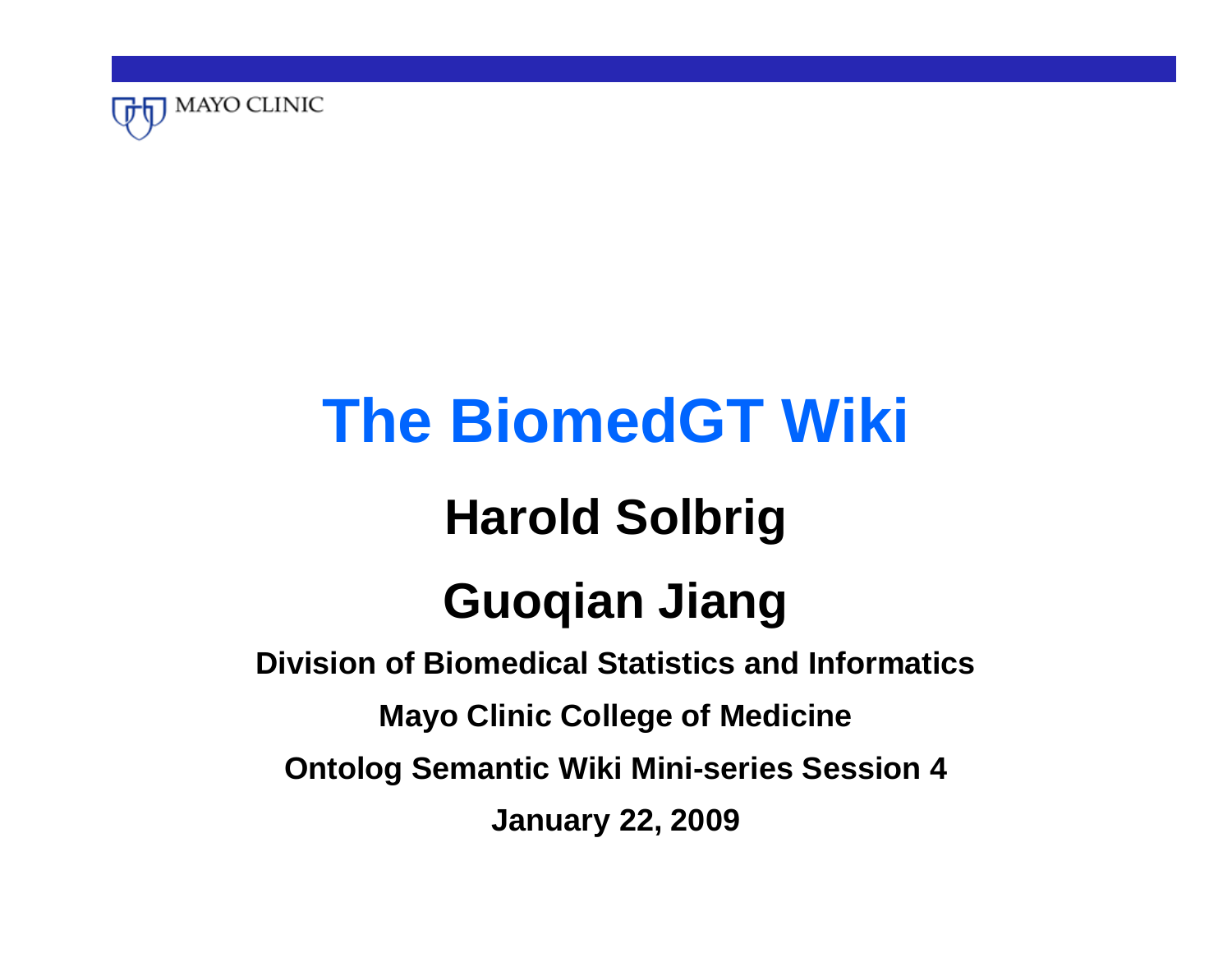

### **Background**

#### **The Biomedical Grid Terminology (BiomedGT)**

- **Started in 2007**
- **Result of analysis of the NCI Thesaurus prompted, in part by:**

**[A Terminological and Ontological](http://ontology.buffalo.edu/medo/NCIT.pdf)  [Analysis of the NCI Thesaurus](http://ontology.buffalo.edu/medo/NCIT.pdf) - Ceusters / Smith / Goldberg,** *Methods of Information in Medicine***, 44 (2005), 498-507**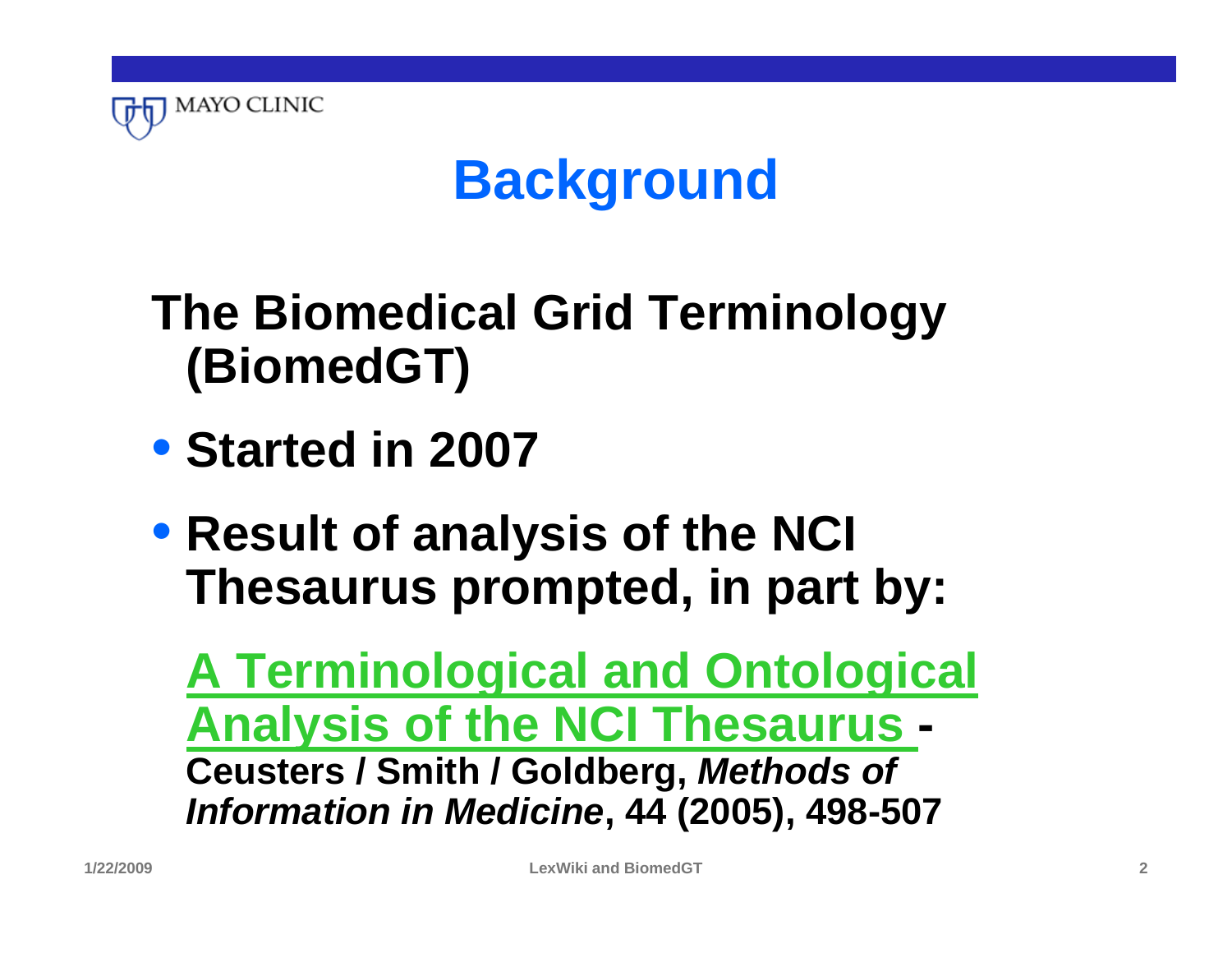

# **NCI Thesaurus Analysis**

#### **Performed in 2006/2007 timeframe**

#### **Recommended changes wrt:**

- **1) Adherence to ISO TC37 and related standards (definitions, terms, term/term relationships)**
- **2) Adherence to ontological principles (ULO, Integration w/ other resources)**
- **3) Use of OWL DL**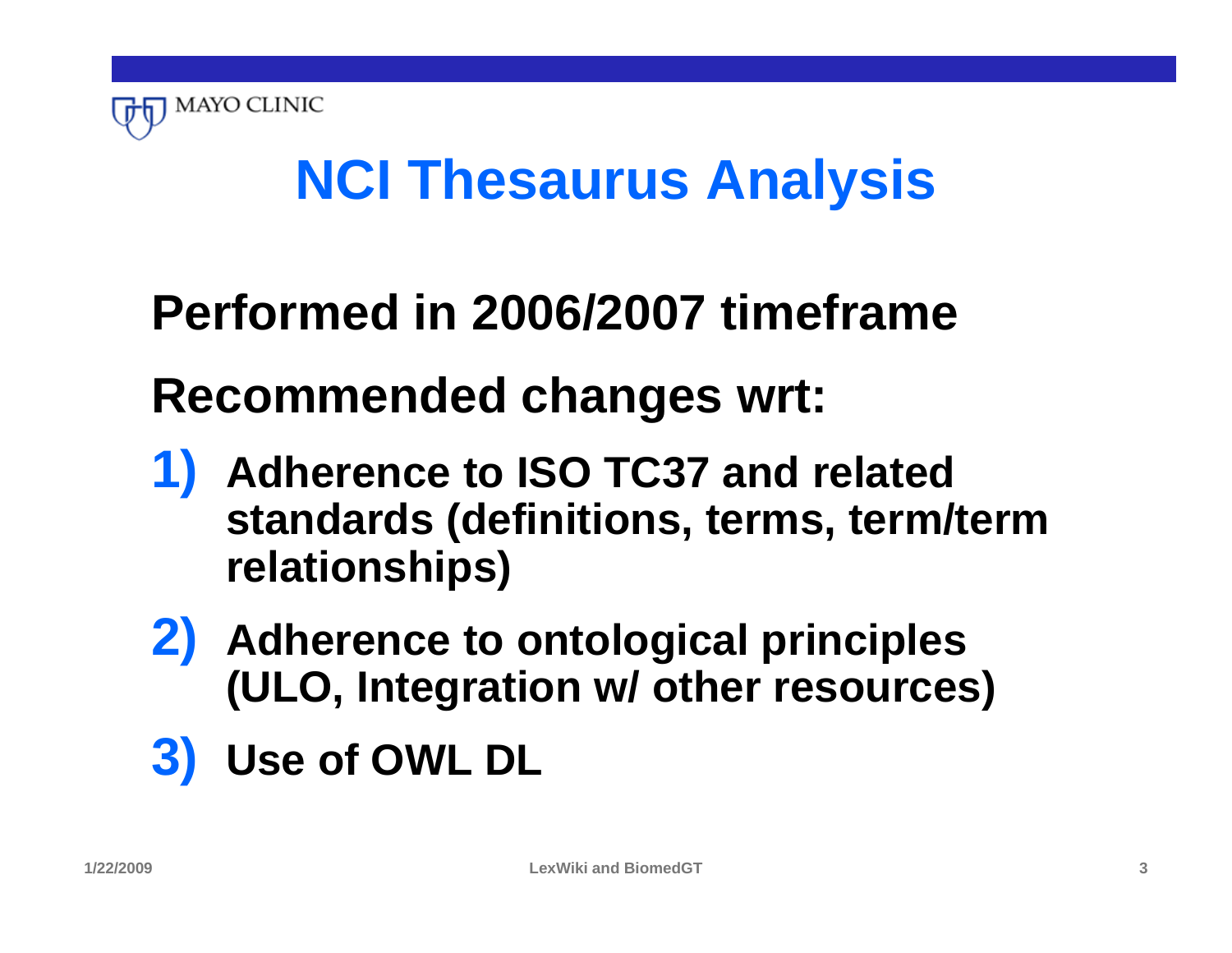

# **NCI Thesaurus Analysis**

#### **Recommendations included:**

- **1) Separate ontological classes from fiat categories (ontology vs. thesaurus)**
- **2) First goal capture subject matter expert (SME) knowledge. Only then worry about formalizing in a DL**
- **3) Semi-formal definitions textual definitions and DL statements** *must*  **correspond. Definitions also validate terms**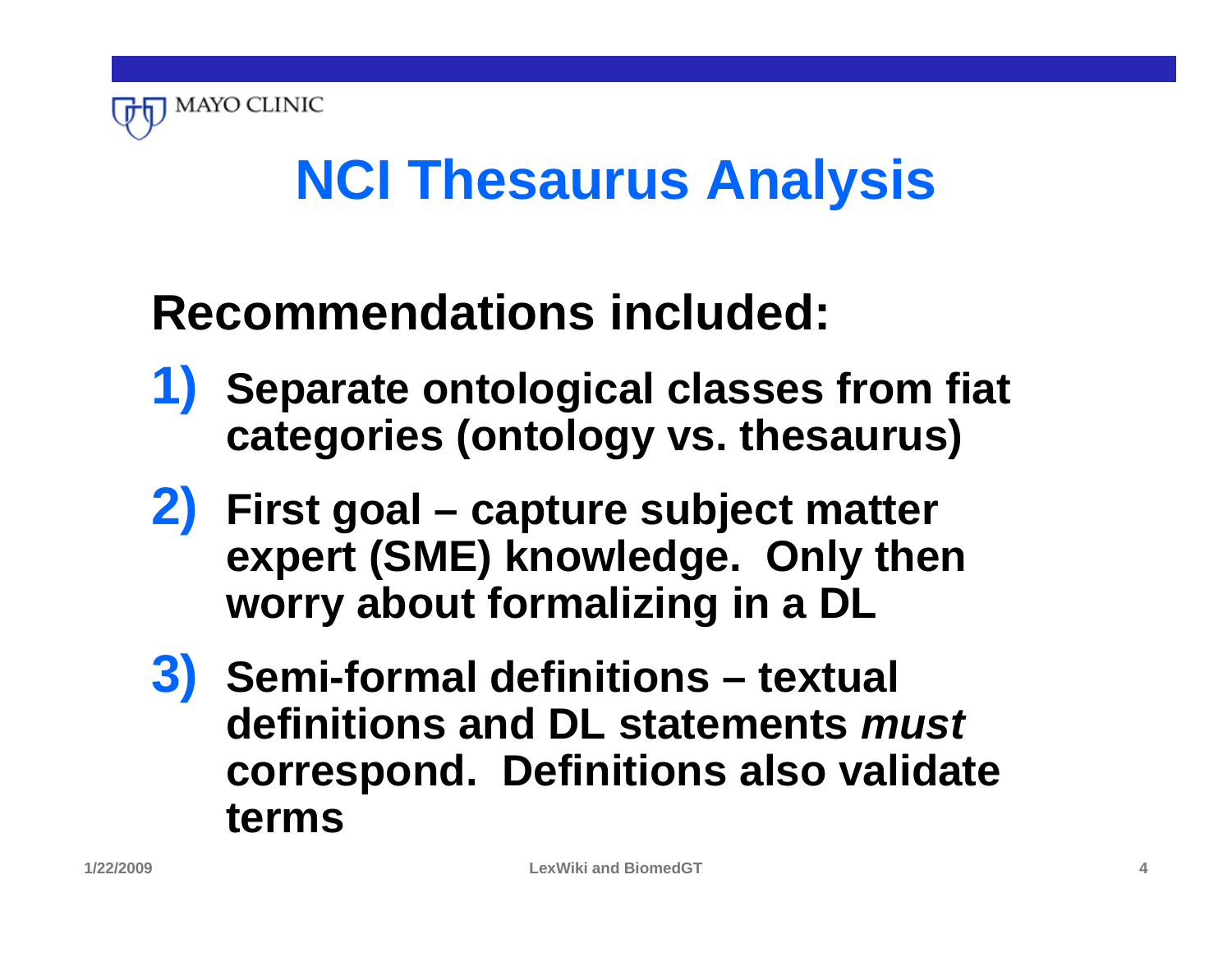

# **NCI Thesaurus Analysis (continued)**

#### **Recommendations included:**

- **4) Capture** *all* **dialog, discussion, etc. in the editing and curation process...**
	- **What was the intent?**
	- **Did they think about X?**
	- **Why didn't they do Y?**
	- **Who participated and what did they say?**

• **...**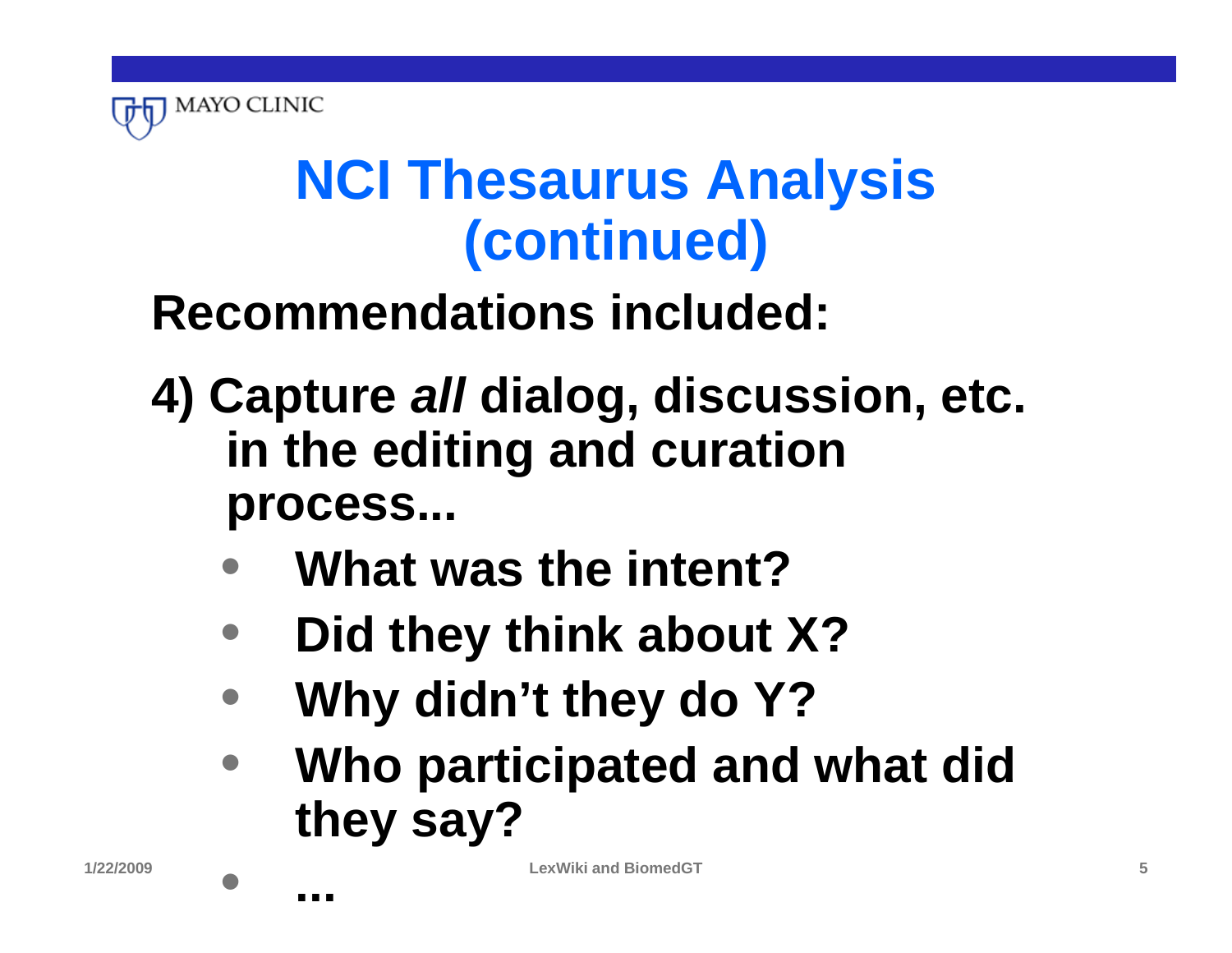

# **NCI Thesaurus Analysis**

#### **Semantic MediWiki / LexWiki was developed as part of the analysis process, to capture recommendations, discussion, etc.**

**NCI decided to continue to use SMW/LexWiki in the subsequent refactoring and curation process.**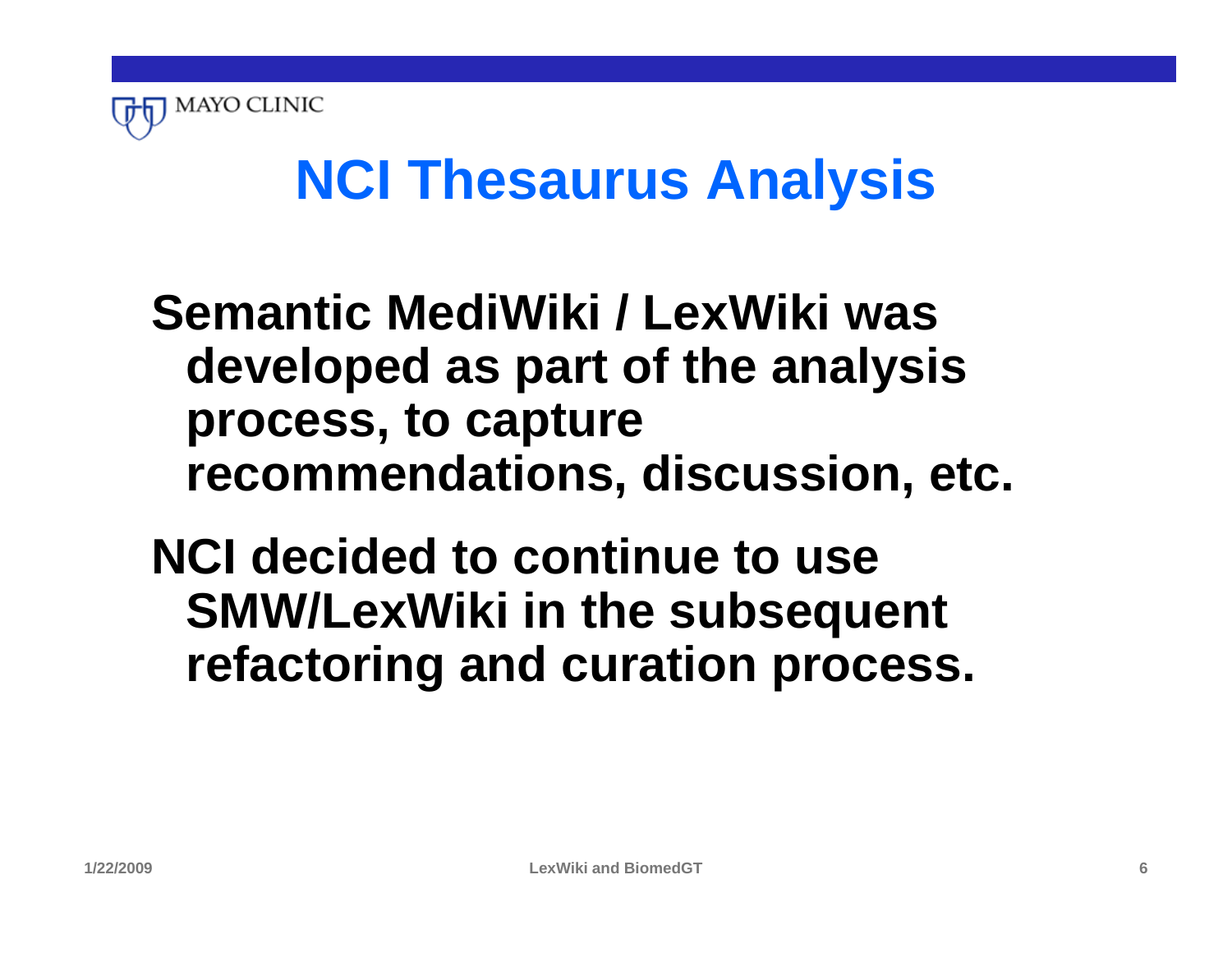

| Eile<br>Edit<br>View<br>History                                                   | Bookmarks<br><b>Tools</b><br>Help                                                                                                                                                                                                                                                                                                                                           |
|-----------------------------------------------------------------------------------|-----------------------------------------------------------------------------------------------------------------------------------------------------------------------------------------------------------------------------------------------------------------------------------------------------------------------------------------------------------------------------|
| $\mathbf{C}$                                                                      | $\frac{80}{100}$<br>http://biomedgt.nci.nih.gov/wiki/index.php/Main_Page<br>⋒                                                                                                                                                                                                                                                                                               |
| G                                                                                 | history<br>discussion<br>view source<br>main page                                                                                                                                                                                                                                                                                                                           |
| <b>BIOMED</b> <sub>G</sub>                                                        | Main Page                                                                                                                                                                                                                                                                                                                                                                   |
|                                                                                   | <b>BiomedGT Collaborative Ontology Development Wiki</b><br>(Beta 1 Release - December 2, 2008)                                                                                                                                                                                                                                                                              |
| search                                                                            | About BiomedGT                                                                                                                                                                                                                                                                                                                                                              |
| Search<br>Go                                                                      | The Biomedical Grid Terminology (BiomedGT $\triangleq$ ) is an open, collaboratively developed terminology for translational research. Biom<br>orientation, description logic, and public accessibility. While the current terminology has been seeded with NQ\Thesaurus content                                                                                            |
| navigation                                                                        | is to evolve BiomedGT into a set of federated sub-terminologies, with content maintained by experts in the relevant research comn                                                                                                                                                                                                                                           |
| Main Page                                                                         | BiomedGT is registered in the HL7 OID Registry & as 2.16.840.1.113883.3.26.1.3.                                                                                                                                                                                                                                                                                             |
| Current events<br>Recent changes<br>TODO List                                     | About This Wiki                                                                                                                                                                                                                                                                                                                                                             |
| $\blacksquare$ Help<br>terminologies                                              | The BiomedGT Wiki is a new tool that enables groups of domain experts to collaboratively develop and maintain terminologies, inc<br>terminologies. This wiki is being developed by the National Cancer Institute Center for Bioinformatics & Apelon, Inc. & and                                                                                                             |
| <b>BiomedGT</b>                                                                   | your help in developing terminology in your specialty area and in fine tuning the use of the wiki as a collaborative terminology deve                                                                                                                                                                                                                                       |
| CTCAE Subject Terms<br>NanoTech Domain<br>■ CRCH Nutrition Terms<br>■ Biospecimen | Relevant terminology content developed in this wiki will be transferred to and integrated into the BiomedGT terminology and/or con<br>the Cancer Bioinformatics Grid (caBIG) community and other interested users. A workflow extension to Protege enables the termi<br>pushed back to the wiki for collaborator review. Periodic full updates of BiomedGT will also occur. |
| ■ CTCAE_Category                                                                  | Becoming a Collaborator                                                                                                                                                                                                                                                                                                                                                     |
| CTCAE_SOC (Draft<br>(1.0)                                                         | You are welcome to browse this site and search for terminology. If you want to contribute content, you can register as a collaboral                                                                                                                                                                                                                                         |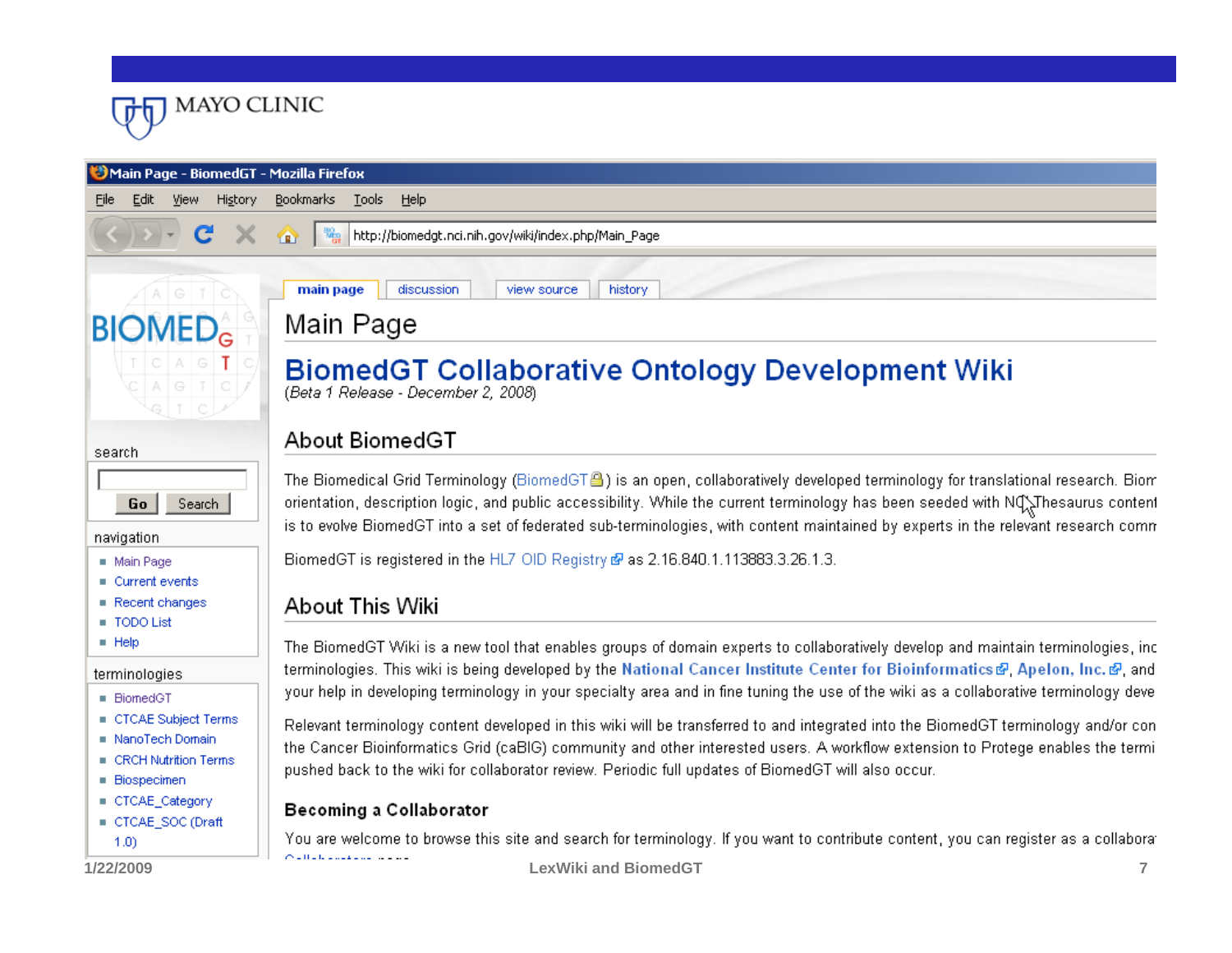

#### **BiomedGT**

- **Collaborative Ontology Development Wiki**
- **Based on NCI Thesaurus Foundation**
- **SME's propose additions and changes**
- **Proposals exported to Protege editor**
- **Ontology experts incorporate and integrate changes**
- **Changes exported back to Wiki**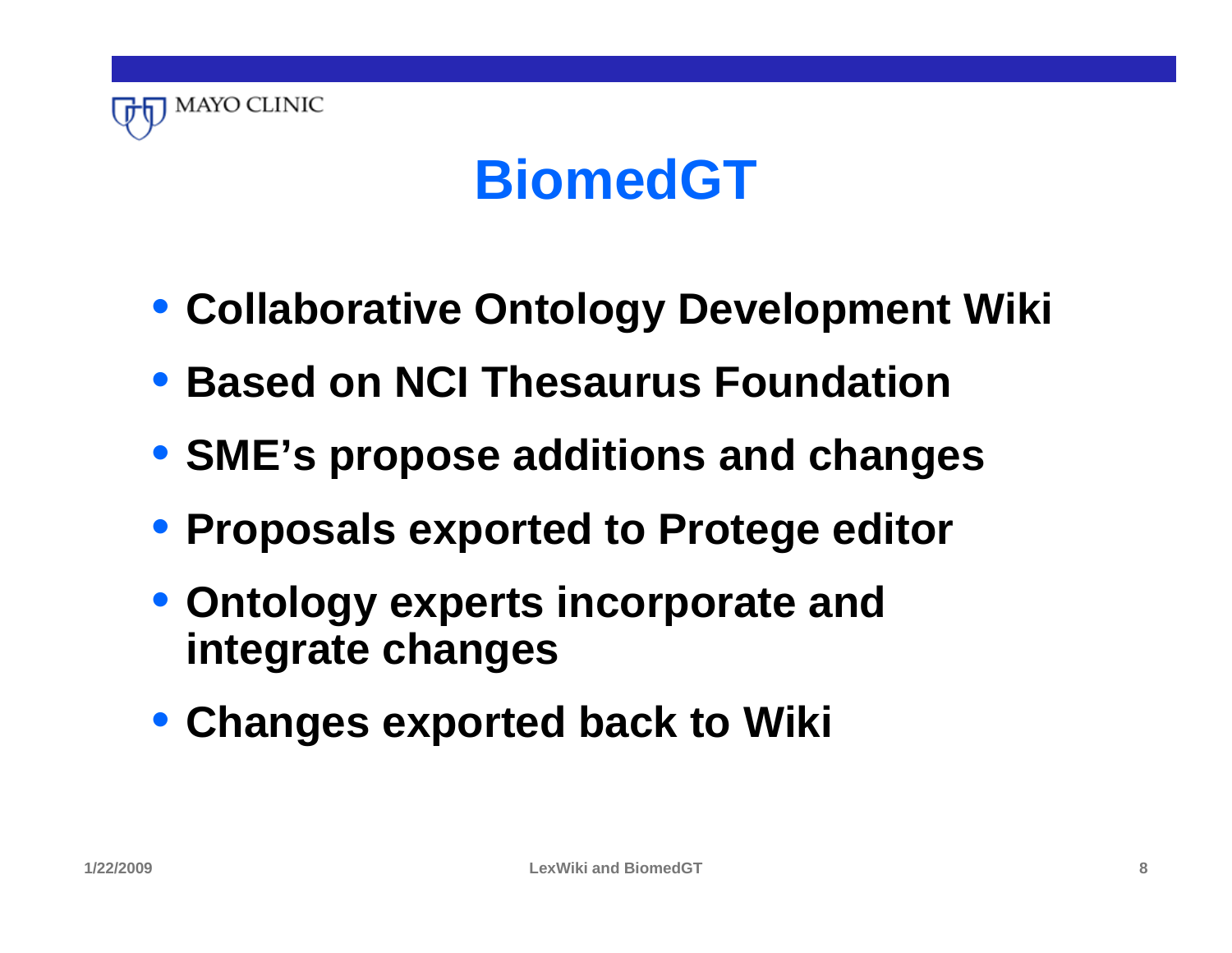

#### **BiomedGT**

**Loading:**

- **BiomedGT "native" form is OWL**
- **OWL is loaded into LexGrid via LexEVS loader**
- **LexGrid is transformed into LexWiki**
- **LexWiki is loaded into SMW**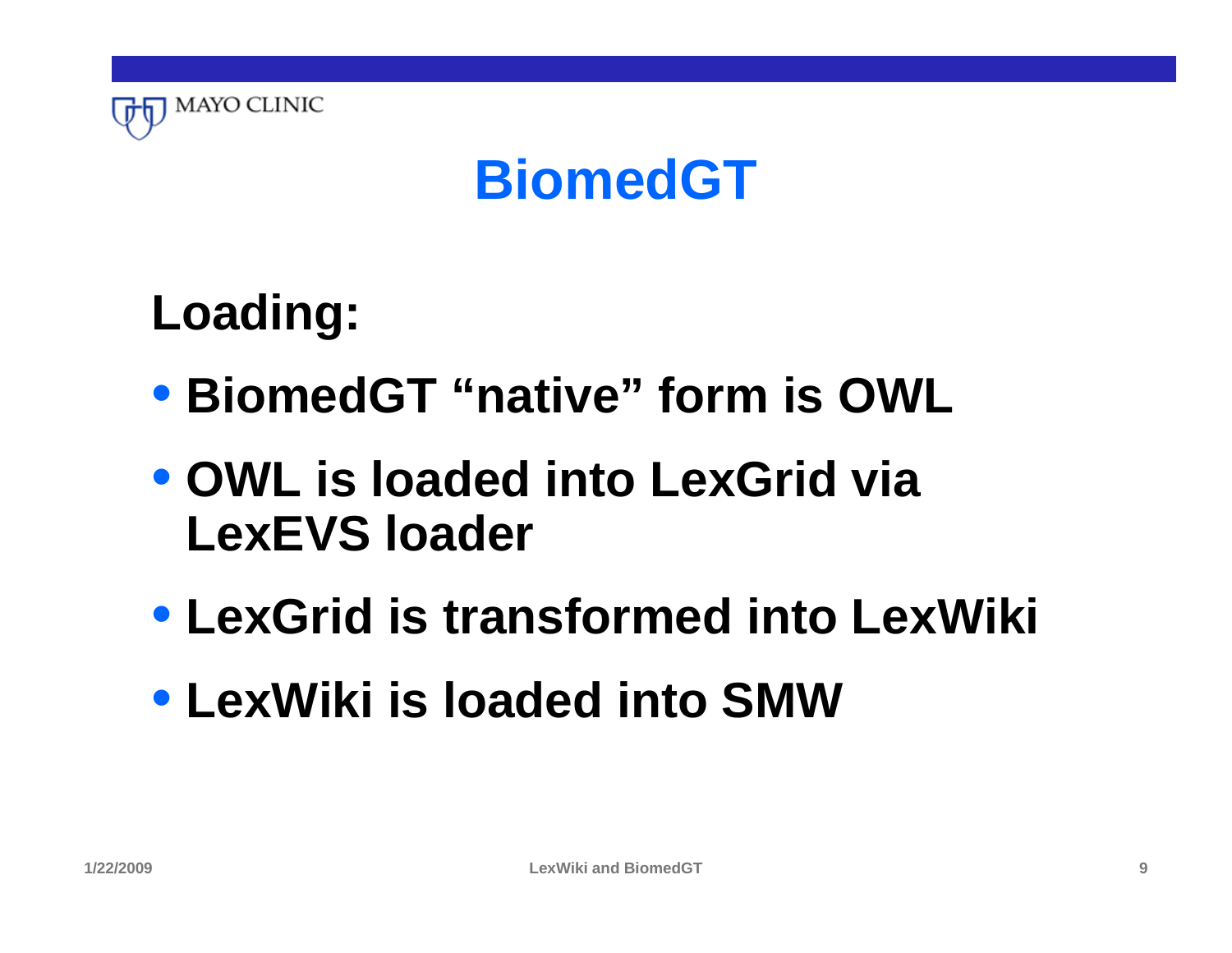

### **BiomedGT ST7\_Gene in OWL**

| <b>Class Annotations</b><br>Class Usage<br><b>DBO</b><br>Class Annotations: ST7_Gene<br>Annotations (C)<br>code<br>$\blacktriangle$<br>"B18179"<br>Concept_Type<br>"0"<br><b>DEFINITION</b> |                          |
|---------------------------------------------------------------------------------------------------------------------------------------------------------------------------------------------|--------------------------|
|                                                                                                                                                                                             |                          |
|                                                                                                                                                                                             | <b>DBOX</b>              |
|                                                                                                                                                                                             |                          |
|                                                                                                                                                                                             |                          |
|                                                                                                                                                                                             |                          |
|                                                                                                                                                                                             | $\mathbf{Q}(\mathbf{x})$ |
|                                                                                                                                                                                             |                          |
|                                                                                                                                                                                             | $\omega(x)$              |
| " <def-source>NCI</def-source> <def-definition>This gene plays a putative role in the negative regulation of cell</def-definition>                                                          |                          |
| growth. <definition_review_date>060523</definition_review_date> <definition_reviewer_name>Christopher<br/>Kennedy</definition_reviewer_name> "                                              |                          |
| Equip<br>Editor_Note                                                                                                                                                                        |                          |
| "wt created"                                                                                                                                                                                |                          |
| <b>icept</b>                                                                                                                                                                                |                          |
| Class Description: ST7_Gene                                                                                                                                                                 | <b>DBOX</b>              |
| Equivalent classes                                                                                                                                                                          |                          |
|                                                                                                                                                                                             |                          |
| Superclasses (2)                                                                                                                                                                            |                          |
| Extracellular_Matrix_Protein_Gene                                                                                                                                                           |                          |
| <b>Tumor_Suppressor_Gene</b>                                                                                                                                                                | $\omega$ $\times$ $\sim$ |
| Gene_Plays_Role_In_Process some Inhibition_of_Cancer_Cell_Growth                                                                                                                            | $\bigcirc\mathbf{X}$     |
|                                                                                                                                                                                             |                          |
| Inherited anonymous classes                                                                                                                                                                 |                          |
| Gene_Plays_Role_In_Process some Cell_Proliferation_Regulation                                                                                                                               |                          |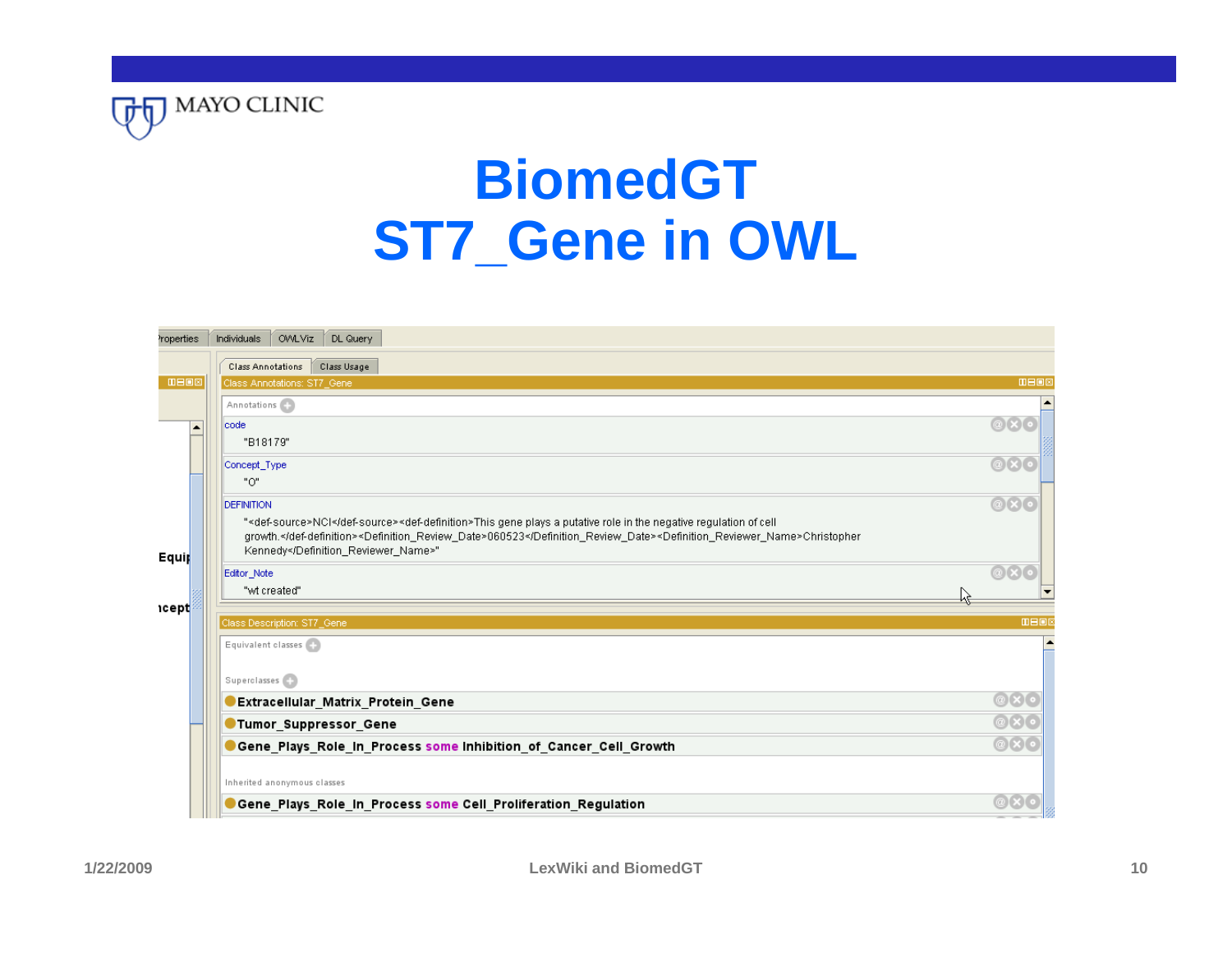

### **ST7\_Gene as LexWiki SMW Template**

#### Editing Category: BGT ST7 Gene(B18179)

#### $\mathbf{B} \hspace{0.05cm} \vert \hspace{0.05cm} \mathbf{Z} \hspace{0.05cm} \vert \hspace{0.05cm} \mathbf{B} \hspace{0.05cm} \vert \hspace{0.05cm} \mathbf{Z} \hspace{0.05cm} \vert \hspace{0.05cm} \mathbf{E} \hspace{0.05cm} \vert \hspace{0.05cm} \mathbf{W} \hspace{0.05cm} \vert \hspace{0.05cm} \mathbf{E} \hspace{0.05cm} \vert \hspace{0.05cm} \mathbf{W} \hspace{0.05cm} \vert \hspace{0.$

| $\left($ {MetaLexWiki Title 1=BGT ST7_Gene(B18179)}}                                                    |
|---------------------------------------------------------------------------------------------------------|
| ({LexWiki Basic Data Header}}                                                                           |
| ((LexWiki Concept Code 1=B18179))                                                                       |
| ((LexWiki BGT Concept Type   1=0))                                                                      |
| ({LexWiki Preferred Name 1=ST7 Gene}}                                                                   |
| $\left($ {LexWiki inScheme 1=BGT 2=01.01}}                                                              |
| ((LexWiki Presentation 1=BGT Synonym(P104) 2=ST7 Gene source=NCI type=PT}}                              |
| ((LexWiki Presentation 1=BGT Synonym(P104) 2=Suppression of Tumorigenicity 7)}                          |
| Gene label=false source=NCI type=SY}}                                                                   |
| ((LexWiki Presentation 1=BGT Synonym(P104) 2=ST7 label=false source=NCI type=SY}) }                     |
| ((LexWiki Definition 1=This gene plays a putative role in the negative regulation of cell)              |
| growth. source=NCI}}                                                                                    |
| ({LexWiki editorialNote 1=wt created}}                                                                  |
| ((LexWiki URI 1=urn:oid:2.16.840.1.113883.3.26.1.2:B18179))                                             |
| ({LexWiki Basic Data Trailer}}                                                                          |
| ({LexWiki Concept Property Header}}                                                                     |
| ((LexWiki Concept Property 1=BGT OMIM Number(P100) 2=600833)}}                                          |
| ((LexWiki Concept Property 1=BGT Semantic Type(P106) 2=Gene or Genome}}                                 |
| ((LexWiki Concept Property Trailer))                                                                    |
| ({LexWiki Association Header}}                                                                          |
| ((LexWiki Parent 1=BGT_Tumor_Suppressor_Gene(B17535) view=Defined def=partial)}                         |
| ((LexWiki Parent 1=BGT Extracellular Matrix Protein Gene(B26173) view=Defined def=partial}}             |
| ((LexWiki Child 1=BGT ST7 wt Allele(B54621) view=Inferred)}                                             |
| ((LexWiki Association 1=BGT Gene Plays Role In Process(R37) 2=BGT Inhibition of Cancer Cell Growth(B3C) |
| ((LexWiki Association Trailer))                                                                         |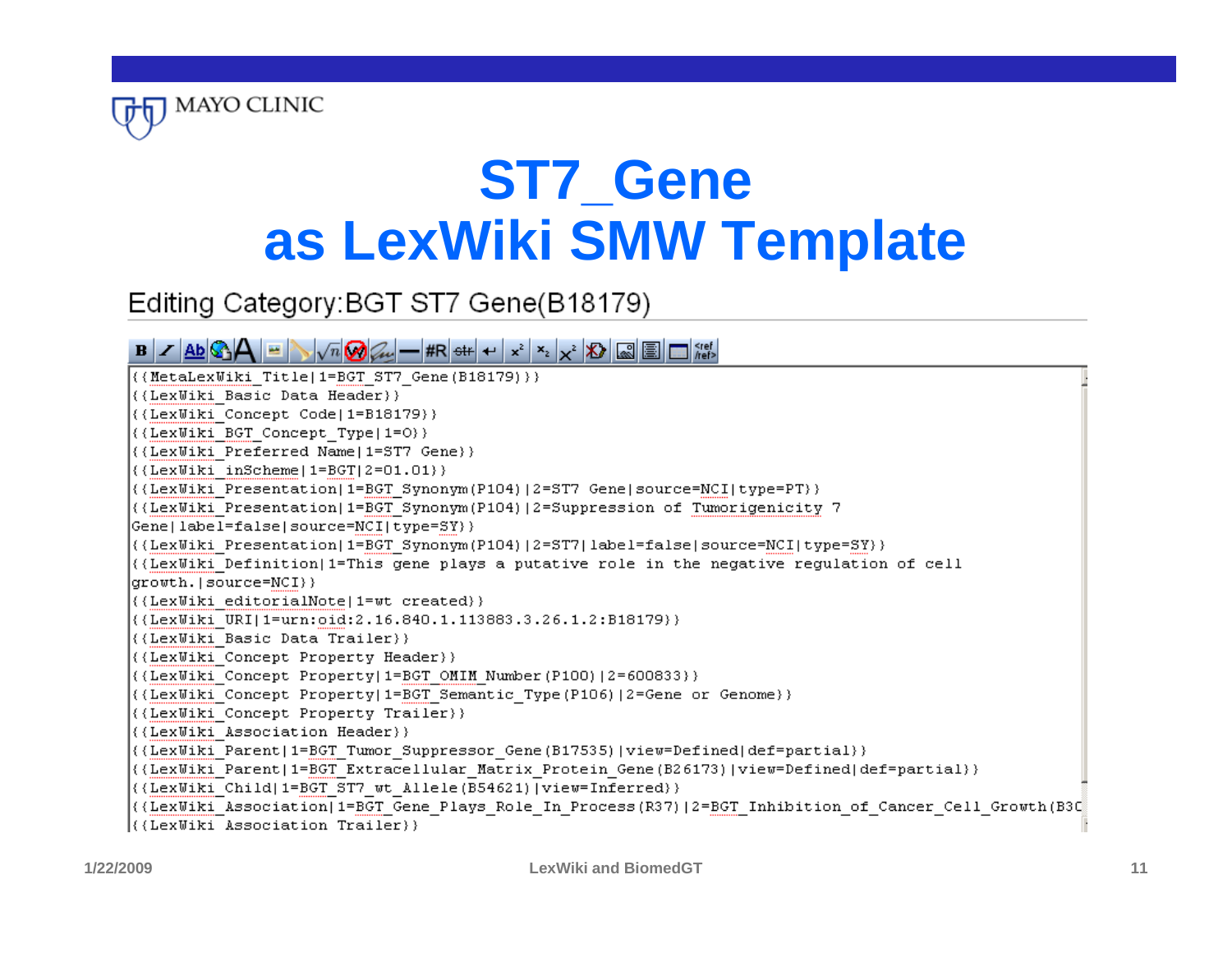

#### **ST7\_Gene Rendered in SMW**

|                                                                                                                               | Category:BGT ST7 Gene(B18179) - BiomedGT - Mozilla Firefox                                                                                                                                                                                                                                                                                                                                                                      |
|-------------------------------------------------------------------------------------------------------------------------------|---------------------------------------------------------------------------------------------------------------------------------------------------------------------------------------------------------------------------------------------------------------------------------------------------------------------------------------------------------------------------------------------------------------------------------|
| Edit<br><u>View</u><br>History<br>Eile                                                                                        | Bookmarks Tools Help                                                                                                                                                                                                                                                                                                                                                                                                            |
| C                                                                                                                             | $\frac{1}{2}$<br>http://biomedgt.nci.nih.gov/wiki/index.php/Category:BGT_ST7_Gene(B18179)<br>⋒                                                                                                                                                                                                                                                                                                                                  |
| $A$ $G$ $I$ $\circ$                                                                                                           | & Hsolbrig<br>my talk my prefere<br>propose child concept<br>propose changes<br>discuss<br>view source<br>watch<br>category                                                                                                                                                                                                                                                                                                     |
| <b>BIOMED</b> <sub>G</sub>                                                                                                    | Category: BGT ST7 Gene(B18179)                                                                                                                                                                                                                                                                                                                                                                                                  |
| CAGTO                                                                                                                         | BGT_ST7_Gene(B18179)<br>Lexical                                                                                                                                                                                                                                                                                                                                                                                                 |
| search<br>Search<br>Go<br>navigation<br>$\blacksquare$ Main Page<br>Current events<br>Recent changes<br>TODO List<br>$H$ Help | Concept Code: B18179 (O)<br>Preferred Name: ST7 Gene<br>Coding Scheme: BGT (01.01)<br>Synonym: ST7 Gene (P7) (Source: NCI) / Suppression of Tumorigenicity 7 Gene (SY) (Source: NCI) / ST7 (SY) (Source: NCI)<br>Definition: This gene plays a putative role in the negative regulation of cell growth. (Source: NCI)<br><b>Editorial Note: wt created</b><br>URI: urn:oid:2.16.840.1.113883.3.26.1.2:B18179<br>Properties<br>Ř |
| terminologies<br>■ BiomedGT<br>CTCAE Subject Terms<br>NanoTech Domain<br>CRCH Nutrition Terms<br><b>Biospecimen</b>           | OMIM Number: 600833<br>Semantic_Type: Gene or Genome<br>Associations                                                                                                                                                                                                                                                                                                                                                            |
| CTCAE Category<br>CTCAE_SOC (Draft<br>(1.0)                                                                                   | Parent: Tumor_Suppressor_Gene (primitive)<br>Parent: Extracellular_Matrix_Protein_Gene (primitive)<br>Every instance of ST7_Gene Gene_Plays_Role_In_Process at least one instance of Inhibition_of_Cancer_Cell_Growth.                                                                                                                                                                                                          |
| content search                                                                                                                | Form:LexWiki BGT Form                                                                                                                                                                                                                                                                                                                                                                                                           |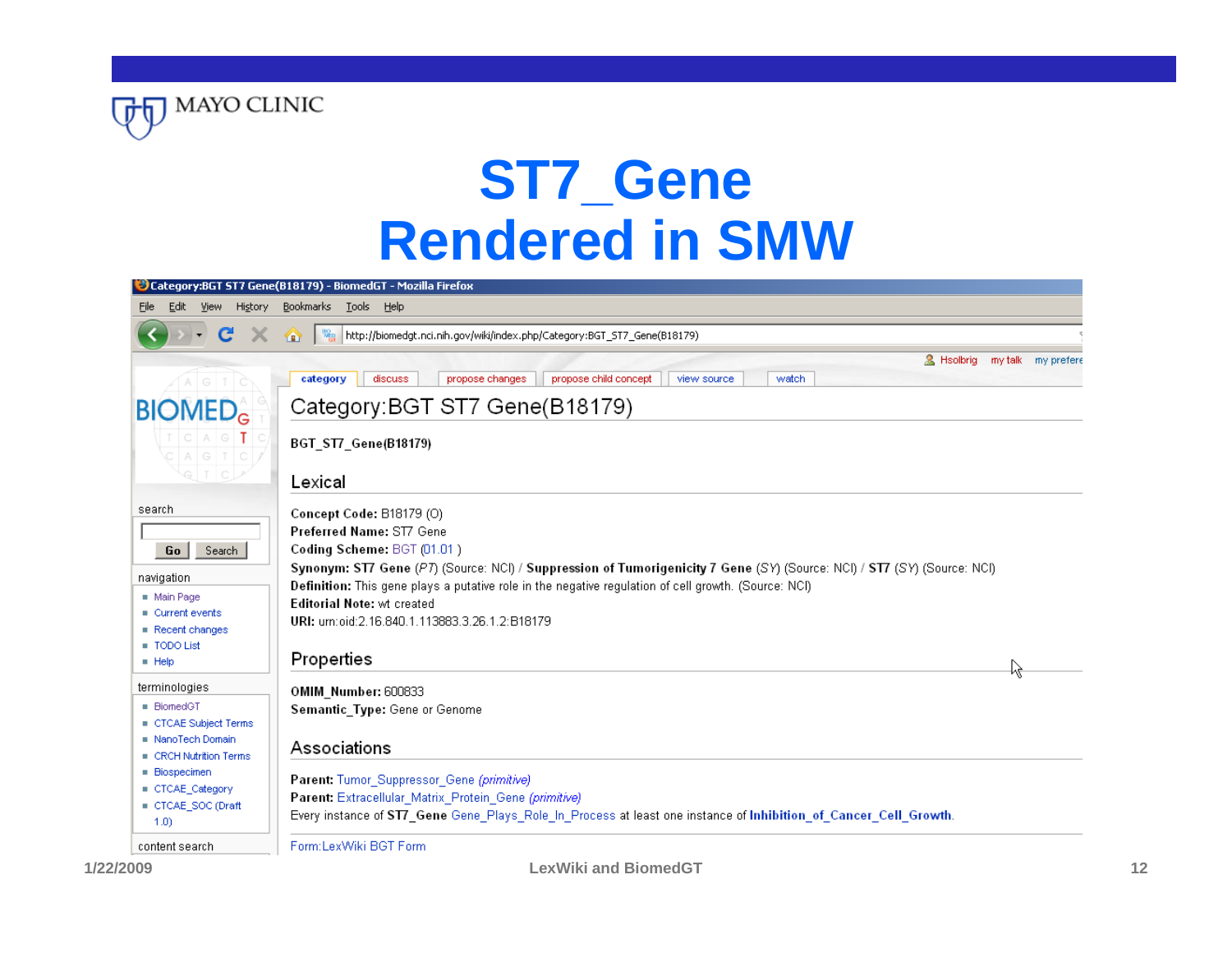

#### **ST7\_Gene Rendered in SMW**

Farence ramor dapprocess some paintings

Parent: Extracellular Matrix Protein Gene (primitive)

Every instance of ST7 Gene Gene Plays Role In Process at least one instance of Inhibition of Cancer Cell Growth.

#### Form:LexWiki BGT Form

| Facts about BGT ST7 Gene(B18179)  |                                                                                          |   |
|-----------------------------------|------------------------------------------------------------------------------------------|---|
| BGT Concept Type(P365) $0 + Q$    |                                                                                          |   |
|                                   | BGT Gene Plays Role In Process(R37) BGT Inhibition of Cancer Cell Growth(B30068) + Q     |   |
| BGT OMIM Number(P100)             | $600833 + 9$                                                                             |   |
| BGT Semantic Type(P106)           | Gene or Genome $+Q$                                                                      |   |
|                                   | BGT Synonym(P104) ST7 Gene + Q, Suppression of Tumorigenicity 7 Gene + Q, and ST7 + Q.   |   |
| DCTerms hasVersion(hasVersion)    | BGT/Versions/01.01 $+Q$                                                                  |   |
| Has default form                  | LexWiki BGT Form + Q                                                                     |   |
| LexWiki Concept Code              | $B18179 + Q$                                                                             |   |
| LexWiki Definition                | This gene plays a putative role in the negative regulation of cell growth. (Source: NCI) |   |
| LexWiki Preferred Name            | ST7 Gene $+$                                                                             |   |
| LexWiki URI                       | urn:oid:2.16.840.1.113883.3.26.1.2:B18179 + Q                                            |   |
| SKOS editorialNote(editorialNote) | wt created                                                                               |   |
| SKOS inScheme(inScheme)           | $BGT + Q$                                                                                | ん |

#### Subcategories

There is one subcategory to this category.

#### в

• [• ] BGT ST7 wt Allele(B54621)

Categories: BGT Tumor Suppressor Gene(B17535) | BGT Extracellular Matrix Protein Gene(B26173)

**LexWiki and BiomedGT**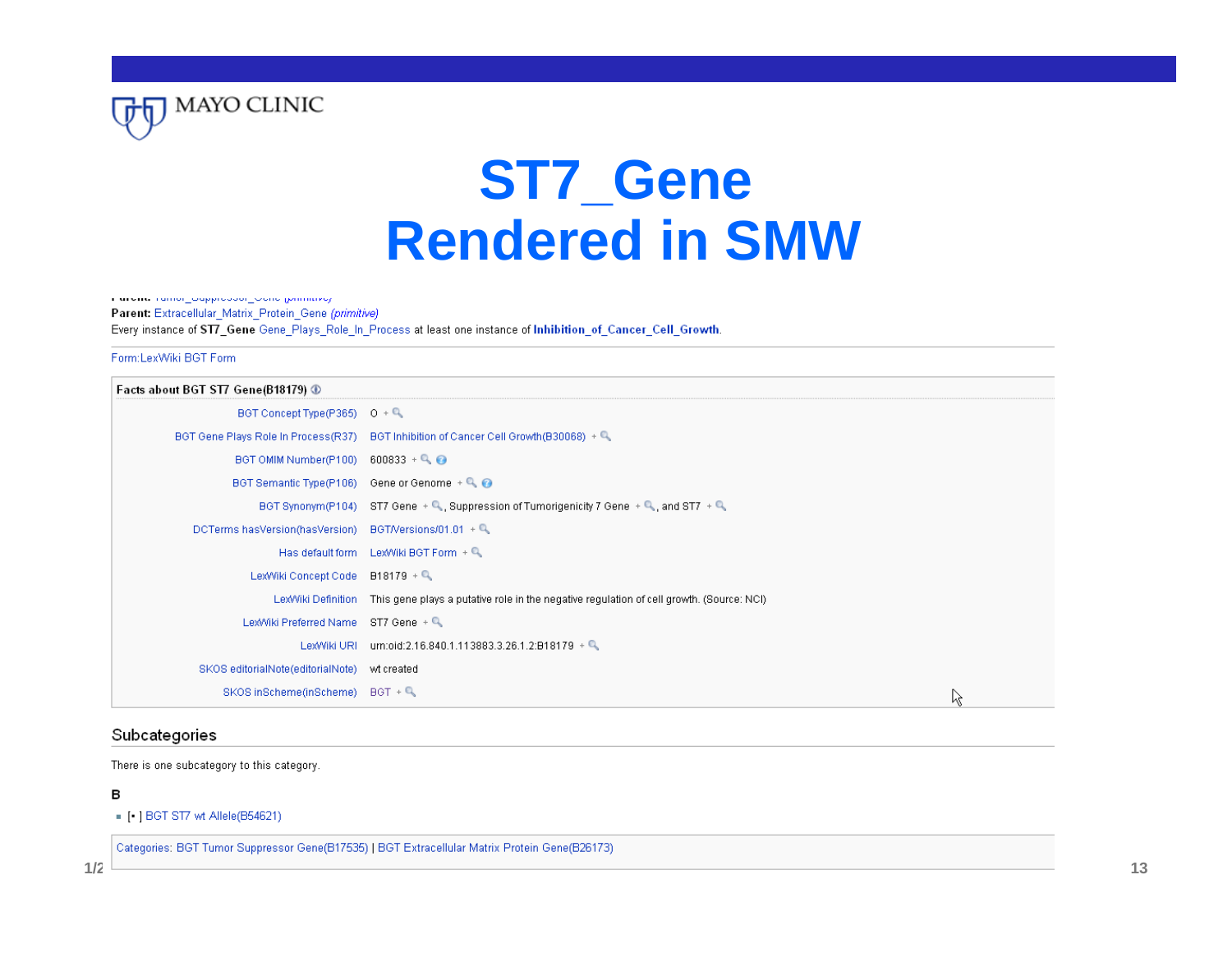

#### **Work Flow**

- **SME's review content**
- **Additions and changes can be suggested via**
	- **Forms**
	- **Open Discussion**
- **Changes appear in "Proposal" namespace...**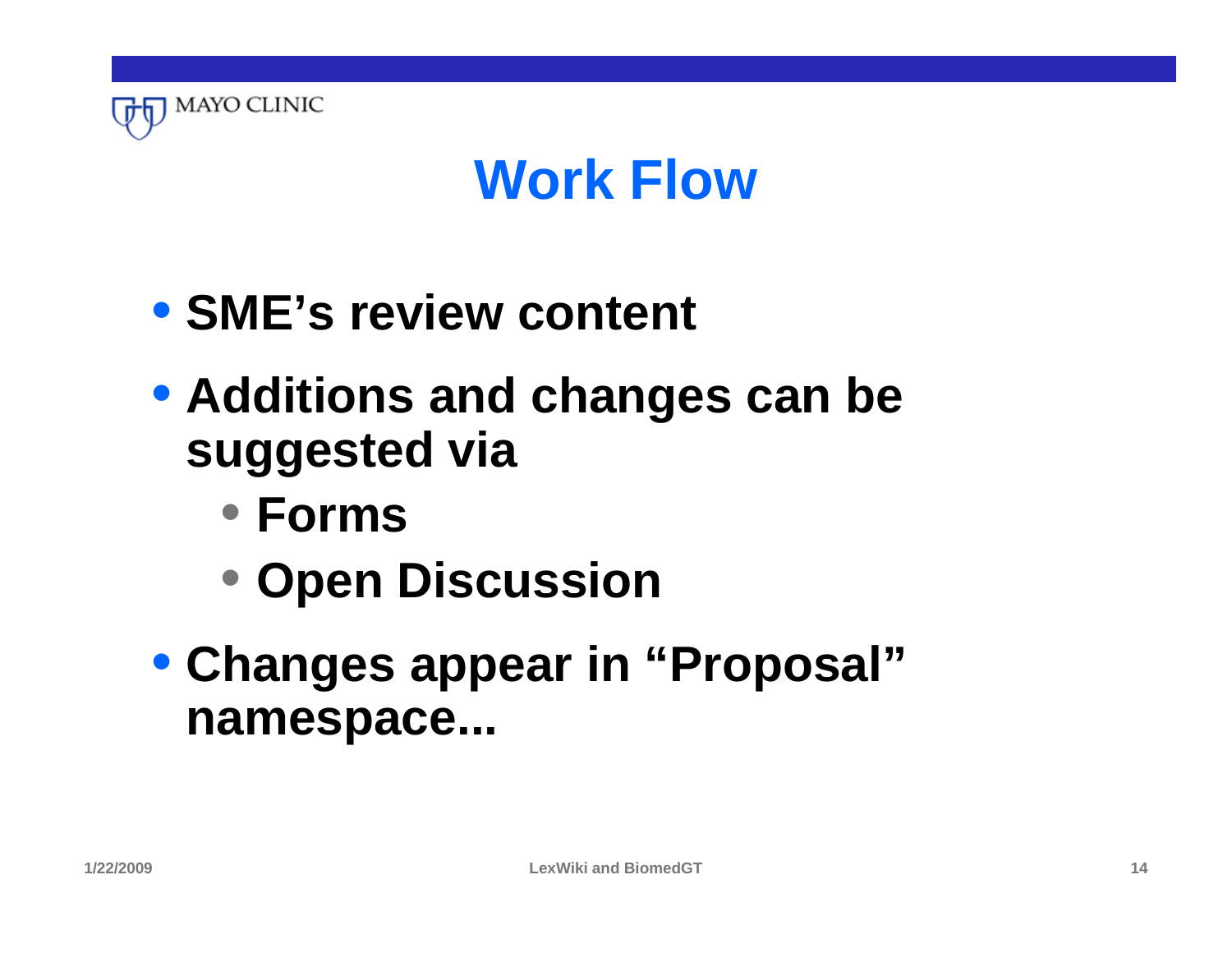

### **Change Recommendations**

| category<br>discuss<br>propose changes | propose child concept                       | view source | watch |
|----------------------------------------|---------------------------------------------|-------------|-------|
| Category: BGT ST7                      | Propose structured revisions to this entry. |             |       |
| <b>BGT_ST7_Gene(B18179)</b>            |                                             |             |       |
|                                        |                                             |             |       |
| Lexical                                |                                             |             |       |
| Concept Code: B18179 (O)               |                                             |             |       |
|                                        |                                             |             |       |
| <b>Preferred Name: ST7 Gene</b>        |                                             |             |       |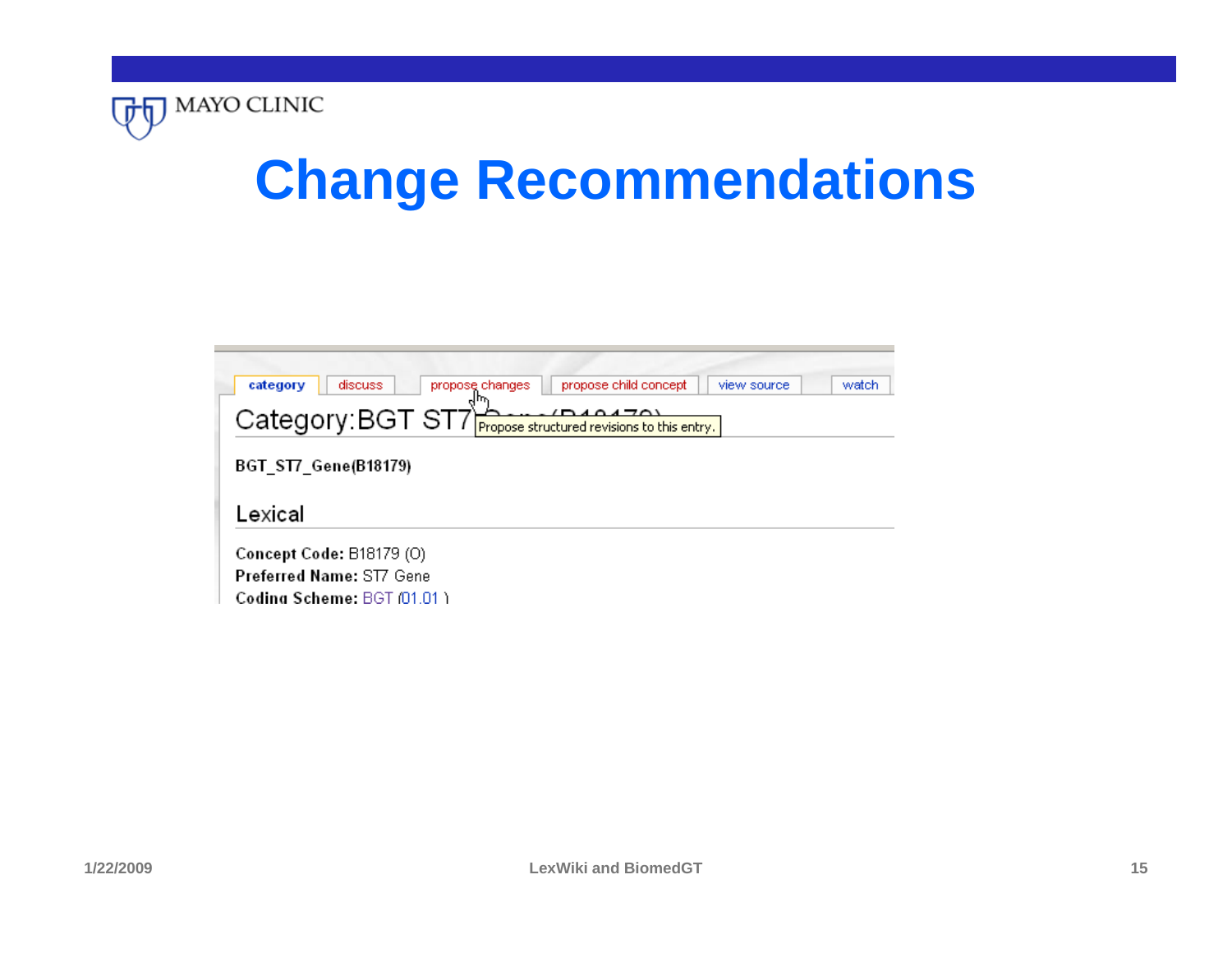

### **Unstructured Change Proposals**

|                                | propose child concept<br>propose changes<br>watch<br>category<br>discuss                                                                                                                        |
|--------------------------------|-------------------------------------------------------------------------------------------------------------------------------------------------------------------------------------------------|
|                                | Editing Category talk: BGT ST7 Gene(B18179)                                                                                                                                                     |
| $rac{1}{c}$                    | You've followed a link to a page that doesn't exist yet. To create the page, start typing in the box below (see the help pal<br>you are here by mistake, just click your browser's back button. |
|                                | $-$ #R $+$ $+$ $\mathbf{x}$ $\mathbf{x}$ $\mathbf{x}$ $\mathbf{x}$ $\mathbf{X}$ $\mathbf{R}$<br>$\Box$ /ref><br><b>Abi</b><br>$B$ $\angle$                                                      |
| iearch.                        | {{WorkFlow Proposal Type type=Unstructured}}<br>{{WorkFlow CurationStatus Submitted}}<br>{{LexWiki inScheme}<br>BGT}}                                                                           |
| nts                            | Do not edit above this line                                                                                                                                                                     |
| iges                           | The definition for this particular gene isn't correct.                                                                                                                                          |
|                                |                                                                                                                                                                                                 |
| ect Terms<br>omain<br>on Terme |                                                                                                                                                                                                 |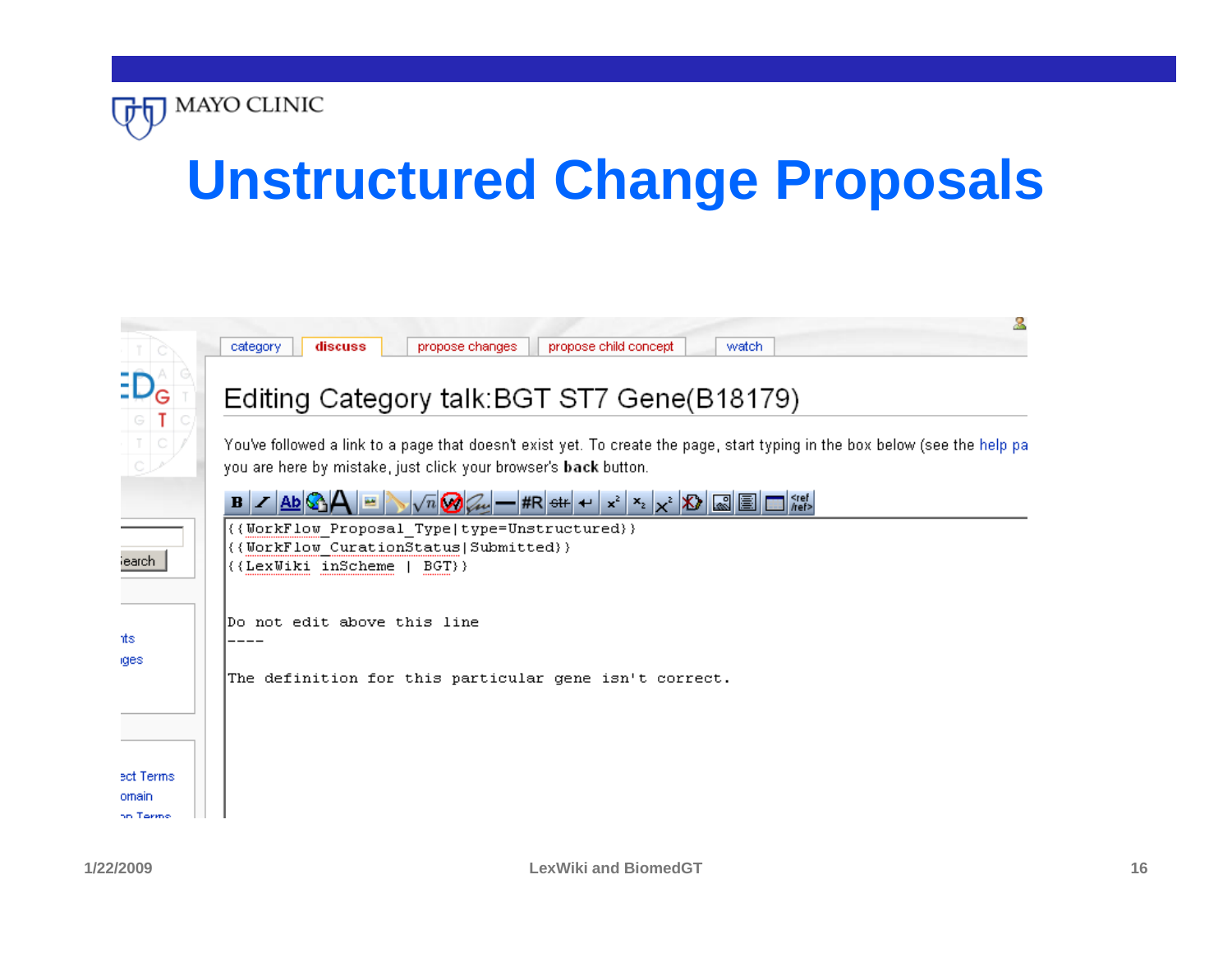

# **Structured Change Proposals**

| Edit<br>History<br>File<br>View                                                     | <b>Bookmarks</b><br>Tools<br>Help                                                                                                                                                                          |
|-------------------------------------------------------------------------------------|------------------------------------------------------------------------------------------------------------------------------------------------------------------------------------------------------------|
| C                                                                                   | $\begin{array}{c} \begin{array}{c} 00 \\ \text{Mpc} \end{array} \end{array}$<br>http://biomedgt.nci.nih.gov/wiki/index.php?title=Special:AddData/LexWiki BGT Form/Proposal:BGT_ST7_Gene_v1(B18179)&preloac |
| G                                                                                   | special                                                                                                                                                                                                    |
| <b>BIOMED<sub>G</sub></b>                                                           | Add LexWiki BGT Form: Proposal: BGT ST7 Gene v1(B18179)                                                                                                                                                    |
| $ C A G $ $\overline{I}$<br>C   A   G   T   C                                       | LexWiki Form: Proposal:BGT ST7 Gene v1(B18179)                                                                                                                                                             |
| search                                                                              | Properties<br>Associations<br>References<br>Meta<br>Lexical                                                                                                                                                |
| Search<br>Go<br>navigation                                                          | Purpose of change                                                                                                                                                                                          |
| Main Page                                                                           | <b>Reason for change:</b>                                                                                                                                                                                  |
| $\blacksquare$ Current events<br>Recent changes<br>TODO List<br>$\blacksquare$ Help | Updating the definition                                                                                                                                                                                    |
| terminologies                                                                       |                                                                                                                                                                                                            |
| <b>BiomedGT</b><br>CTCAE Subject Terms                                              | $\Box$ Watch this page                                                                                                                                                                                     |
| NanoTech Domain<br>$\blacksquare$ CRCH Nutrition Terms                              | Show changes<br>Show preview<br>Save page<br>Cancel                                                                                                                                                        |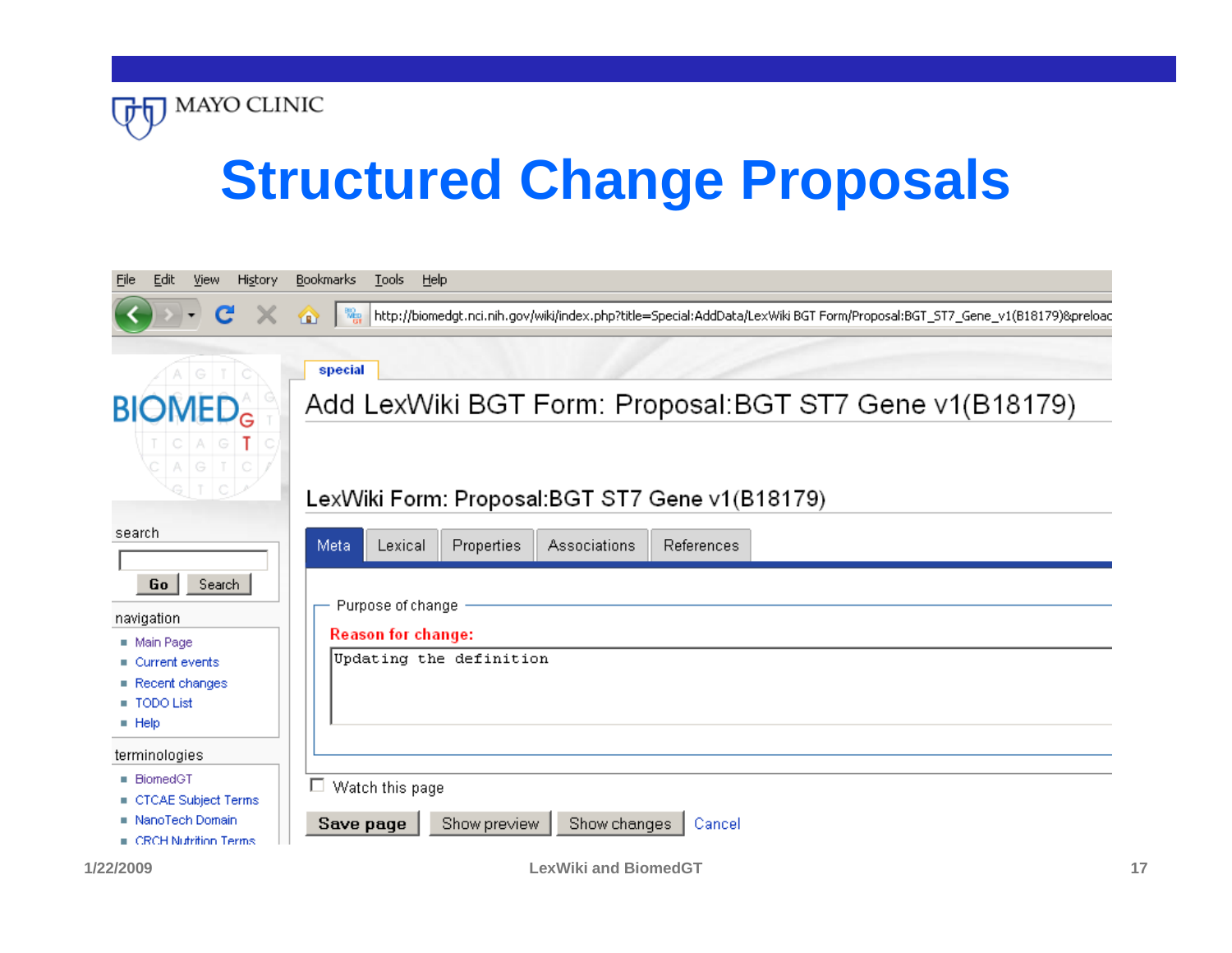

### **Unstructured Change Proposals (Continued)**

| Remove                                                                                        |
|-----------------------------------------------------------------------------------------------|
| Add another                                                                                   |
| - Definition -                                                                                |
| <b>Definition:</b>                                                                            |
| A tumor suppressor gene that plays a putative role in the negative regulation of cell growth. |
|                                                                                               |
|                                                                                               |
| AltDefinition -                                                                               |
| Add another                                                                                   |
| - Editorial Note                                                                              |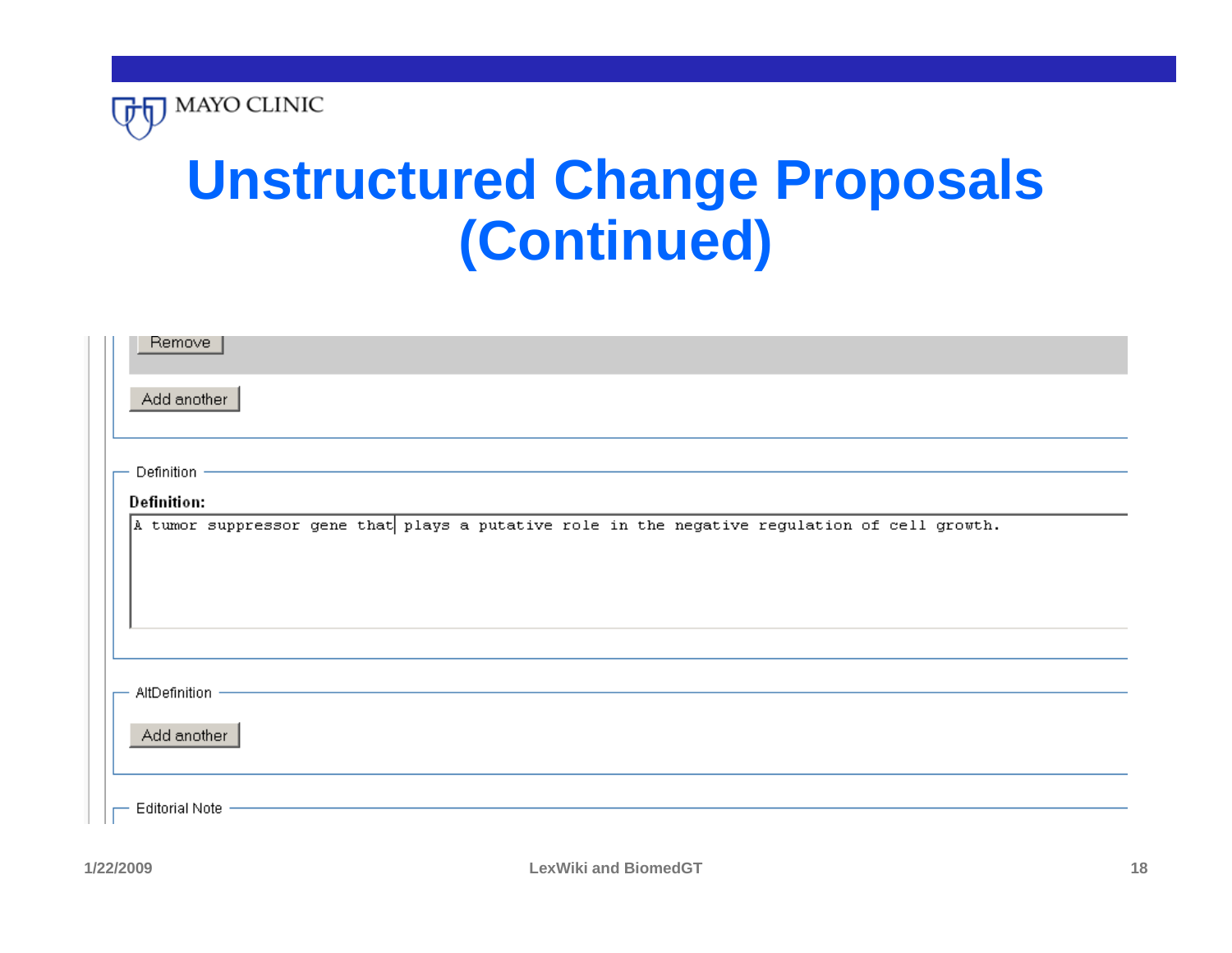

### **Change Proposal w/ WorkFlow Status**



**1/22/2009**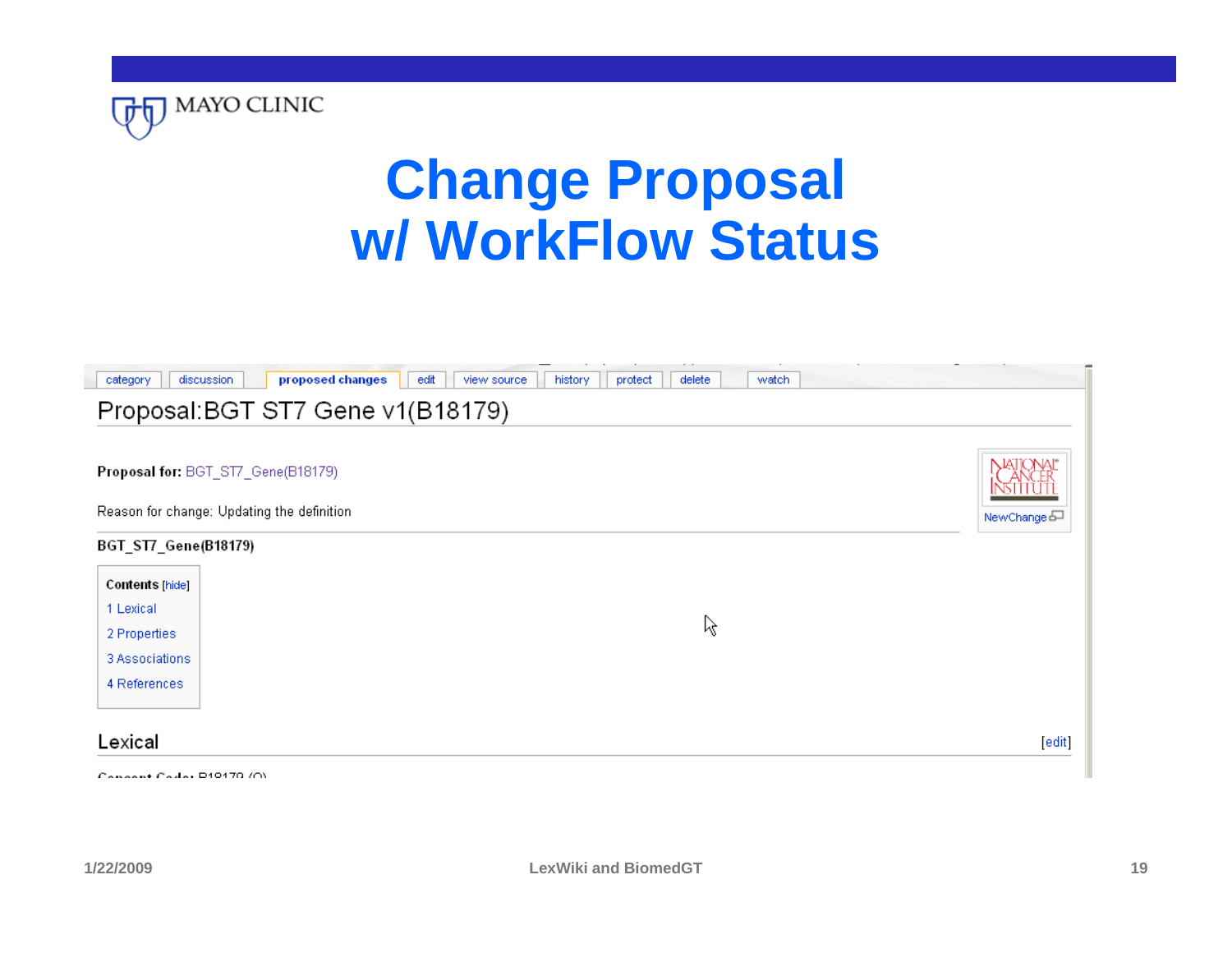

# **Category w/ Proposed Change**

|                                                                                                                         | <u>る</u> Hsolibrig mytalk mypreterences |  |
|-------------------------------------------------------------------------------------------------------------------------|-----------------------------------------|--|
| propose child concept<br>proposed changes<br>watch<br>category<br>discuss<br>view source                                |                                         |  |
| Category: BGT ST7 Gene(B18179)                                                                                          |                                         |  |
| <b>BGT ST7 Gene(B18179)</b>                                                                                             |                                         |  |
| Lexical                                                                                                                 |                                         |  |
| Concept Code: B18179 (O)                                                                                                |                                         |  |
| <b>Preferred Name: ST7 Gene</b>                                                                                         |                                         |  |
| Coding Scheme: BGT (01.01)                                                                                              |                                         |  |
| Synonym: ST7 Gene (P7) (Source: NCI) / Suppression of Tumorigenicity 7 Gene (SY) (Source: NCI) / ST7 (SY) (Source: NCI) |                                         |  |
| Definition: This gene plays a putative role in the negative regulation of cell growth. (Source: NCI)                    |                                         |  |
| <b>Editorial Note: wt created</b>                                                                                       | Μę                                      |  |
| URI: um:oid:2.16.840.1.113883.3.26.1.2:B18179                                                                           |                                         |  |
|                                                                                                                         |                                         |  |

#### Properties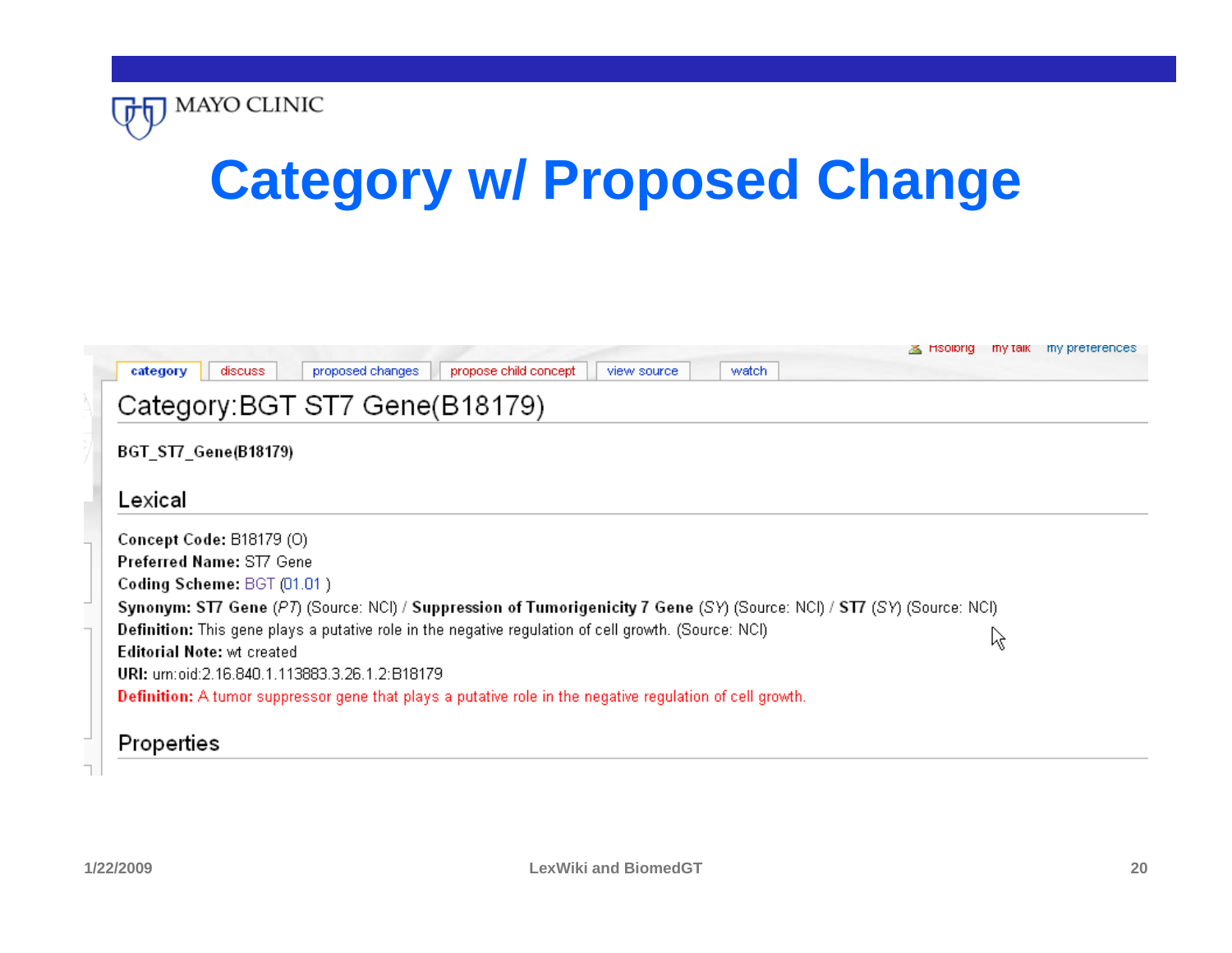



#### Form: WorkFlow Request

This section is an experimental package for transferring proposals to the Protege authoring environment.

Please do not use this section unless you have been authorized to do so...

Enter the name of the workflow package to be added or updated below.

Gene Update

Create or Update Package

#### Browse all workflow packages

MAYO CLINIC

#### Available Workflow Packages (Status = New) : 0

Please create your first workflow package.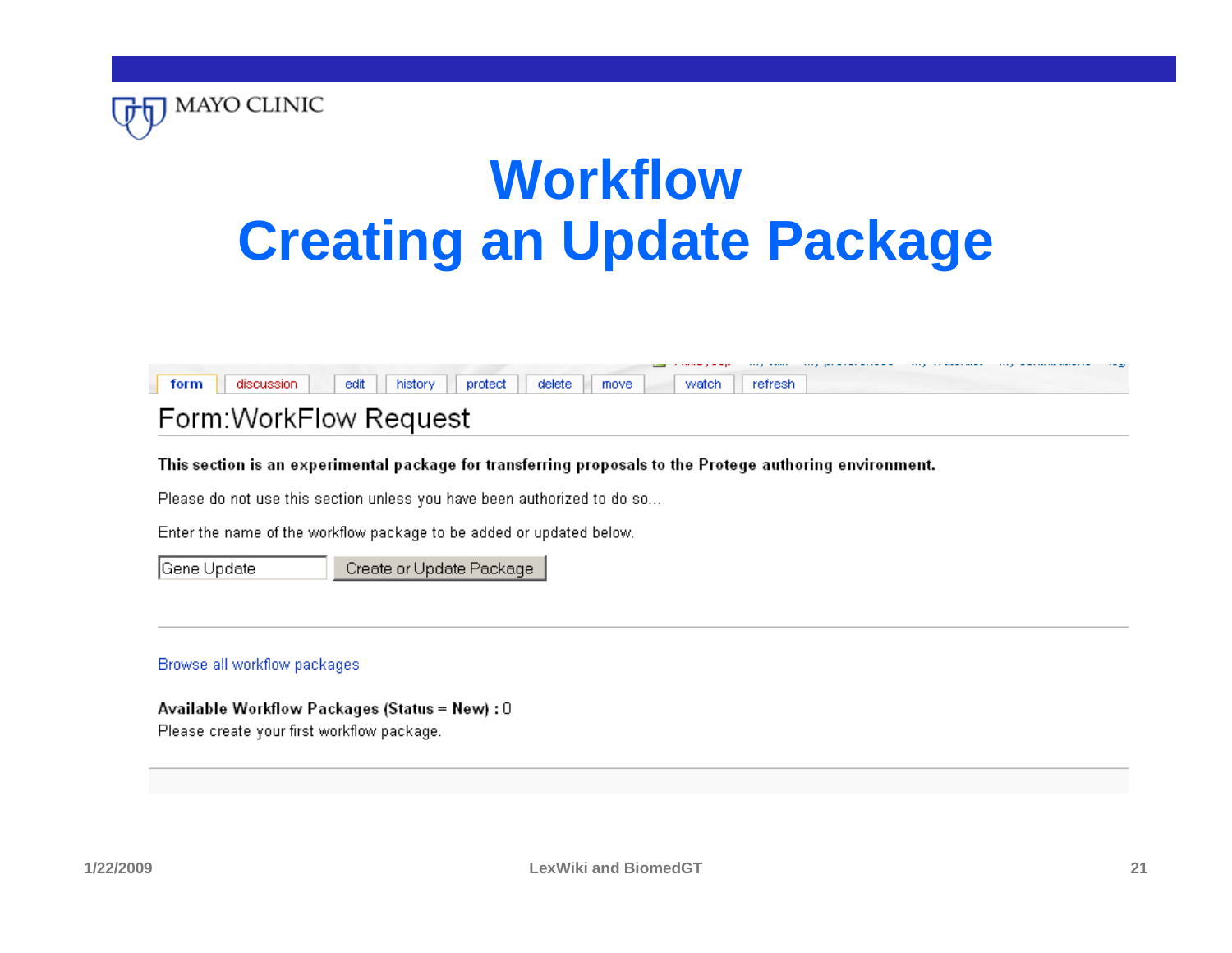

# **Creating an Update Package**

| $Mayo - T$                                           | Priority:<br>C asap C priority @ regular C whenever                               |
|------------------------------------------------------|-----------------------------------------------------------------------------------|
|                                                      | CodingScheme Namespace: @ BGT O CTCAE O NANO O CRCH O ST                          |
| arch<br>Search<br>Go                                 | Comment/instructions:                                                             |
| rigation<br>Main Page                                |                                                                                   |
| Current events<br>Recent changes<br><b>TODO List</b> | New Change Proposals                                                              |
| Help<br>Sandbox                                      | Proposal: BGT                                                                     |
| ninologies<br><b>BiomedGT</b>                        | <b>BGT</b> Agent Combination v1 (B62806)<br>Remove T<br>BGT Anatomy Kind v2(B186) |
| <b>CTCAE Subject Terms</b><br>NanoTech Domain        | Add anoth BGT Blood v1(B12607)<br>BGT Cryobath v1(B63565)                         |
| <b>CRCH Nutrition Terms</b><br><b>Biospecimen</b>    | BGT DNA Repair Pathway v1(B39878)<br>New Concept Proposals                        |
| CTCAE_Category<br>CTCAE_SOC (Draft<br>(1.0)          | BGT Pathway Kind v1(B200)<br>Add anoth BGT ST7 Gene v1(B18179)                    |
| itent search                                         |                                                                                   |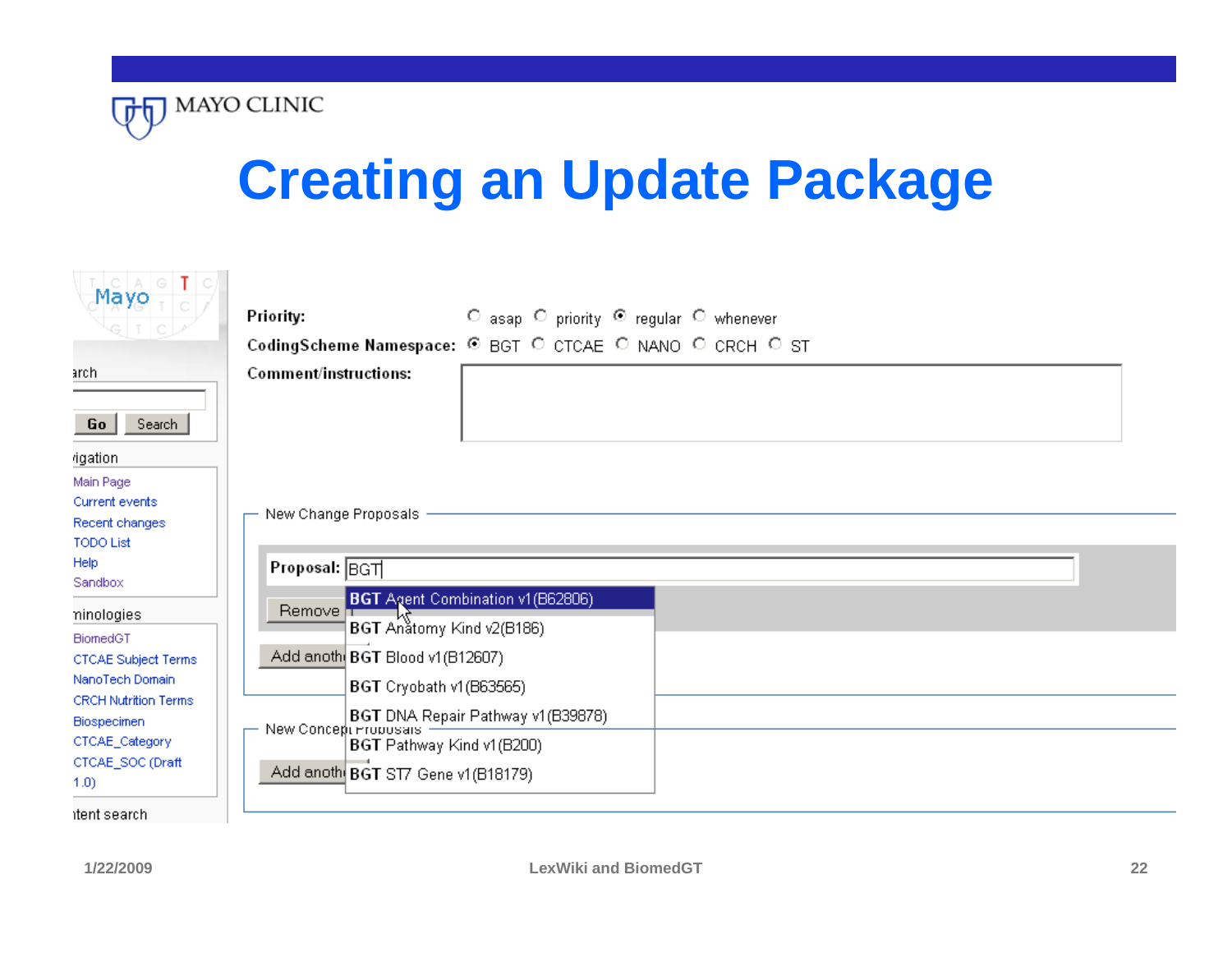

# **Update Package**

|                                                                          | WorkFlow:Gene Update - BiomedGT - Mozilla Firefox                                                                                   |                                           | $\Delta E$             |
|--------------------------------------------------------------------------|-------------------------------------------------------------------------------------------------------------------------------------|-------------------------------------------|------------------------|
| Edit<br><b>View</b><br>History<br>File                                   | Bookmarks Tools<br>Help                                                                                                             |                                           |                        |
| C                                                                        | $\mathbf{M}$<br>http://bmidev3/biomedgt/index.php/WorkFlow:Gene_Update<br>☎                                                         | $ G \cdot  $ Google<br>☆<br>$\pmb{\cdot}$ | $\mathcal{P}$          |
|                                                                          | & WikiSysop<br>my talk my preferences<br>delete<br>workflow<br>discussion<br>edit<br>history<br>protect<br>watch<br>refresh<br>move | my watchlist - my contributions           | log out<br>my workfloy |
| <b>BIOMED</b> <sub>G</sub>                                               | <b>WorkFlow Gene Update</b>                                                                                                         |                                           |                        |
| Mayo                                                                     | Submitter: User: WikiSysop                                                                                                          |                                           |                        |
|                                                                          | Submission date: 20090121103955                                                                                                     |                                           |                        |
| search                                                                   | Priority: regular<br>CodingScheme Namespace: BGT                                                                                    |                                           |                        |
| Search<br>Go<br>havigation<br>Main Page<br>$\blacksquare$ Current events | Proposal: BGT ST7 Gene v1(B18179)<br>Category talk: BGT ST7 Gene(B18179)<br>Package status: New Change Status                       |                                           |                        |
| Recent changes                                                           | Facts about Gene Update 1                                                                                                           |                                           | RDF feed <b>a</b>      |
| TODO List<br>$H$ Help<br>$\blacksquare$ Sandbox                          | WorkFlow CodingScheme Namespace<br>$BGT + Q$<br>WorkFlow Component BGT ST7 Gene v1 (B18179) + Q, and BGT ST7 Gene (B18179) + Q.     |                                           |                        |
| terminologies<br><b>BiomedGT</b>                                         | 21 January 2009 10:39 + $Q_0$<br>WorkFlow Submission Date                                                                           |                                           |                        |
| CTCAE Subject Terms                                                      | WorkFlow Submission Priority regular + $\mathbb{Q}$                                                                                 |                                           |                        |
| NanoTech Domain<br><b>E</b> CRCH Nutrition Terms                         | Workflow Submitter WikiSysop + Q                                                                                                    |                                           |                        |
| <b>Biospecimen</b><br>CTCAE_Category<br>OTO AT LOOD SPALLA               | kξ<br>Categories: WorkFlow New   WorkFlow Package                                                                                   |                                           |                        |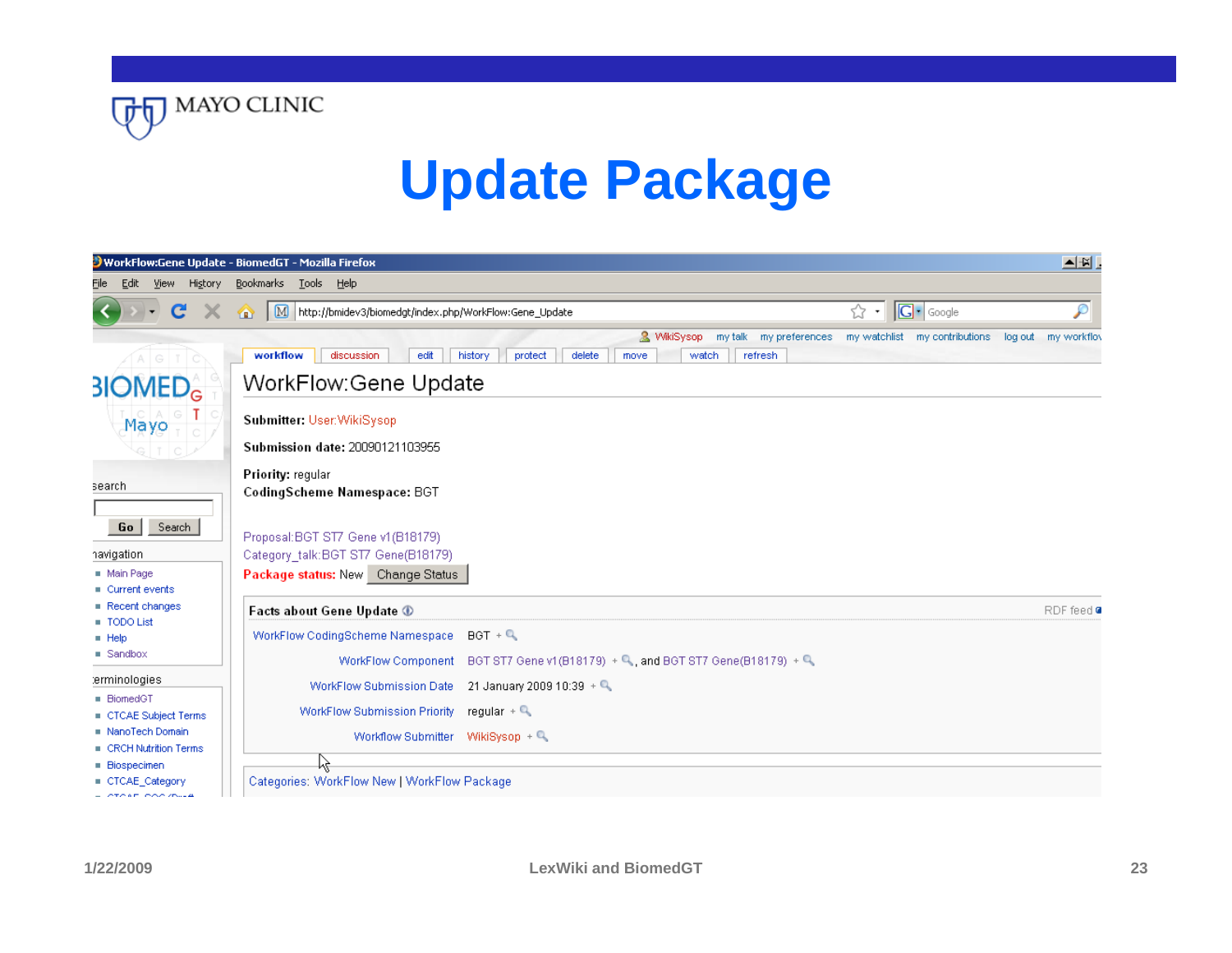

### **Update Package**

| leln                                   |                                                                                                                                                                |
|----------------------------------------|----------------------------------------------------------------------------------------------------------------------------------------------------------------|
|                                        | Change Package Status - BiomedGT - Mozilla Firefox                                                                                                             |
| <b>Edit</b><br>View<br>History<br>Eile | Ŗ<br>Bookmarks<br><b>Tools</b><br>Help                                                                                                                         |
| $\mathbf{C}$<br>$\times$<br>$\bullet$  | $ G $ Google<br>M http://bmidev3/biomedgt/index.php?title=Special:VPChangeStatusUI/WorkFlow:Gene_Update<br>どくしょう だいしょう だいしょう じょうかい だいしょう<br>☎<br>$\pmb{\cdot}$ |
|                                        | & WikiSysop<br>my talk my preferences<br>my watchlist<br>my contributions log                                                                                  |
|                                        | special                                                                                                                                                        |
| <b>BIOMED</b> <sub>c</sub>             | Change Package Status                                                                                                                                          |
| $Mayo -$                               | Select new status: © New O Pending Receipt O In Progress O Completed O Completed With Issues                                                                   |
|                                        | Change                                                                                                                                                         |
| search                                 |                                                                                                                                                                |
|                                        | Cancel                                                                                                                                                         |
| Search<br>Go                           |                                                                                                                                                                |
| navigation                             |                                                                                                                                                                |
| Main Page                              |                                                                                                                                                                |
| $\blacksquare$ Current events          |                                                                                                                                                                |
| $\blacksquare$ Recent changes          |                                                                                                                                                                |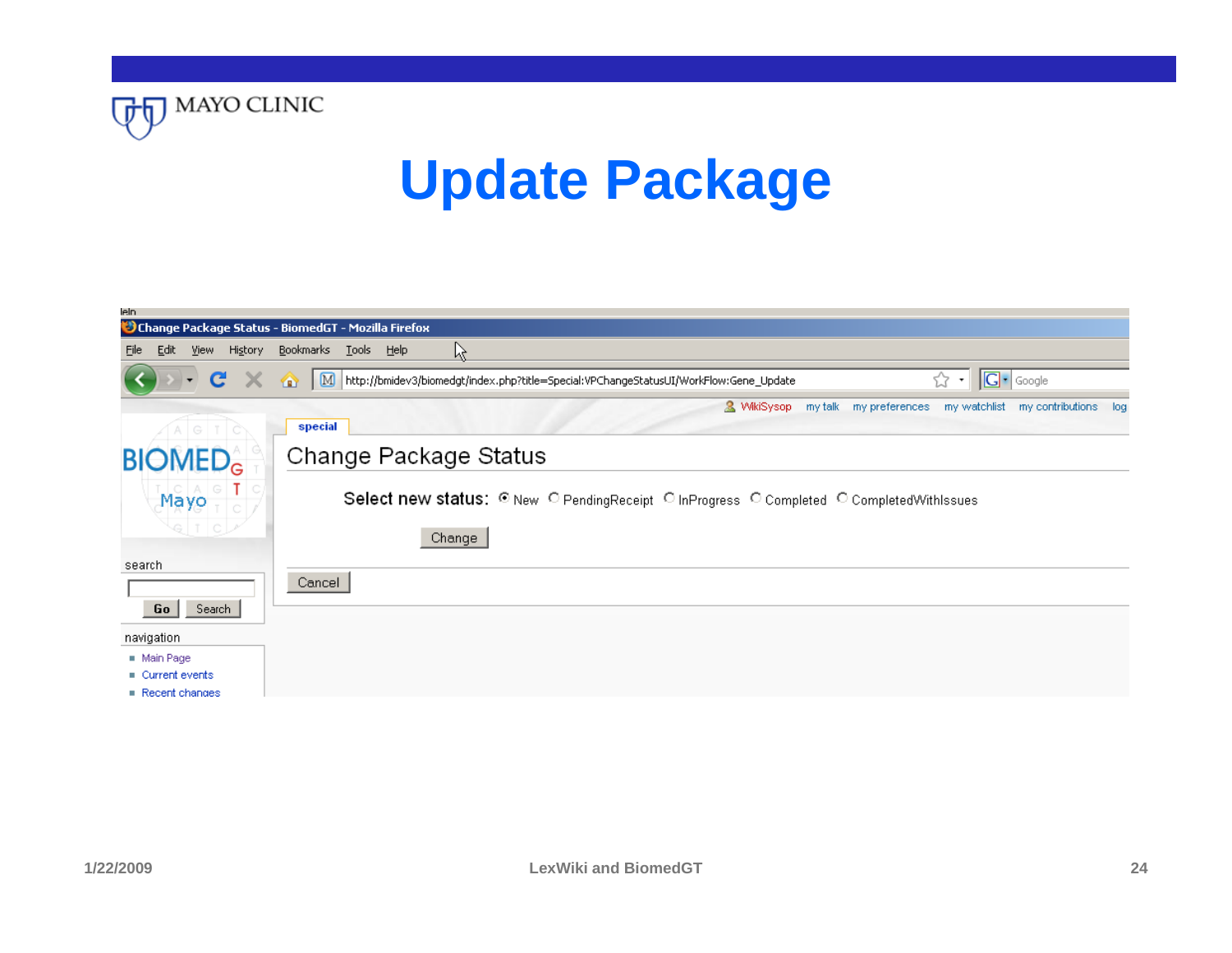

# **WorkFlow Proposal Pulled by Protege Package**

#### $-$  <rdf:RDF>  $\langle$ -- Ontology header --> - < owl: Ontology rdf: about=""> <smw:exportDate rdf:datatype="http://www.w3.org/2001/XMLSchema#dateTime">2009-01-21T11:02:01-06:00</smw:exportDate>  $\le$  /owl: Ontology>  $\langle$  /-- exported page data --> - <smw:Thing rdf: about="http://bmidev3.mayo.edu/biomedgt/index.php/Special:URIResolver/WorkFlow:Gene\_Update"> <rdfs:label>WorkFlow:Gene Update</rdfs:label> <smw:hasArticle rdf:resource="http://bmidev3/biomedgt/index.php/WorkFlow:Gene Update"/> <rdfs:isDefinedByrdf:resource="http://bmidev3/biomedgt/index.php/Special:ExportRDF/WorkFlow:Gene Update"/> <rdf:type rdf:resource="http://bmidev3.mayo.edu/biomedgt/index.php/Special:URIResolver/Category:WorkFlow\_Package"/> <rdf:type rdf:resource="http://bmidev3.mayo.edu/biomedgt/index.php/Special:URIResolver/Category:WorkFlow PendingReceipt"/> <property: WorkFlow CodingScheme Namespace rdf: datatype="http://www.w3.org/2001/XMLSchema#string">BGT</property: WorkFlow CodingScheme Namespace> <property: WorkFlow Submission Date rdf: datatype="http://www.w3.org/2001/XMLSchema#dateTime">2009-01-21T11:00:40</property: WorkFlow Submission Date> <property: WorkFlow Submission Date rdf: datatype="http://www.w3.org/2001/XMLSchema#dateTime">2009-01-21T10:39:55</property: WorkFlow Submission Date> Property: WorkFlew Submission Prierity rdf: datatype="http://www.w3.org/2001/XMLSchema#string">regular</property: WorkFlew Submission Prierity> <property: WorkFlow Component rdf:resource="http://bmidev3.mayo.edu/biomedgt/index.php/Special:URIResolver/Proposal:BGT ST7 Gene v1-28B18179-29"/> <property: WorkFlow Component rdf:resource="http://bmidev3.mayo.edu/biomedgt/index.php/Special:URIResolver/Category\_talk:BGT\_ST7\_Gene-28B18179-29"/> <property: Workflow Submitter rdf:resource="http://bmdev3.mayo.edu/biomedgt/index.php/Special:URIResolver/User:WikiSysop"/>

 $\le$ /smw: Thing  $\ge$ 

 $\langle$ -- auxilliary definitions -->

- <smw: Thing rdf: about="http://bmidev3.mayo.edu/biomedgt/index.php/Special:URIResolver/User:WikiSysop"> And Carl a had a late Lange With a Company of the Hall and a late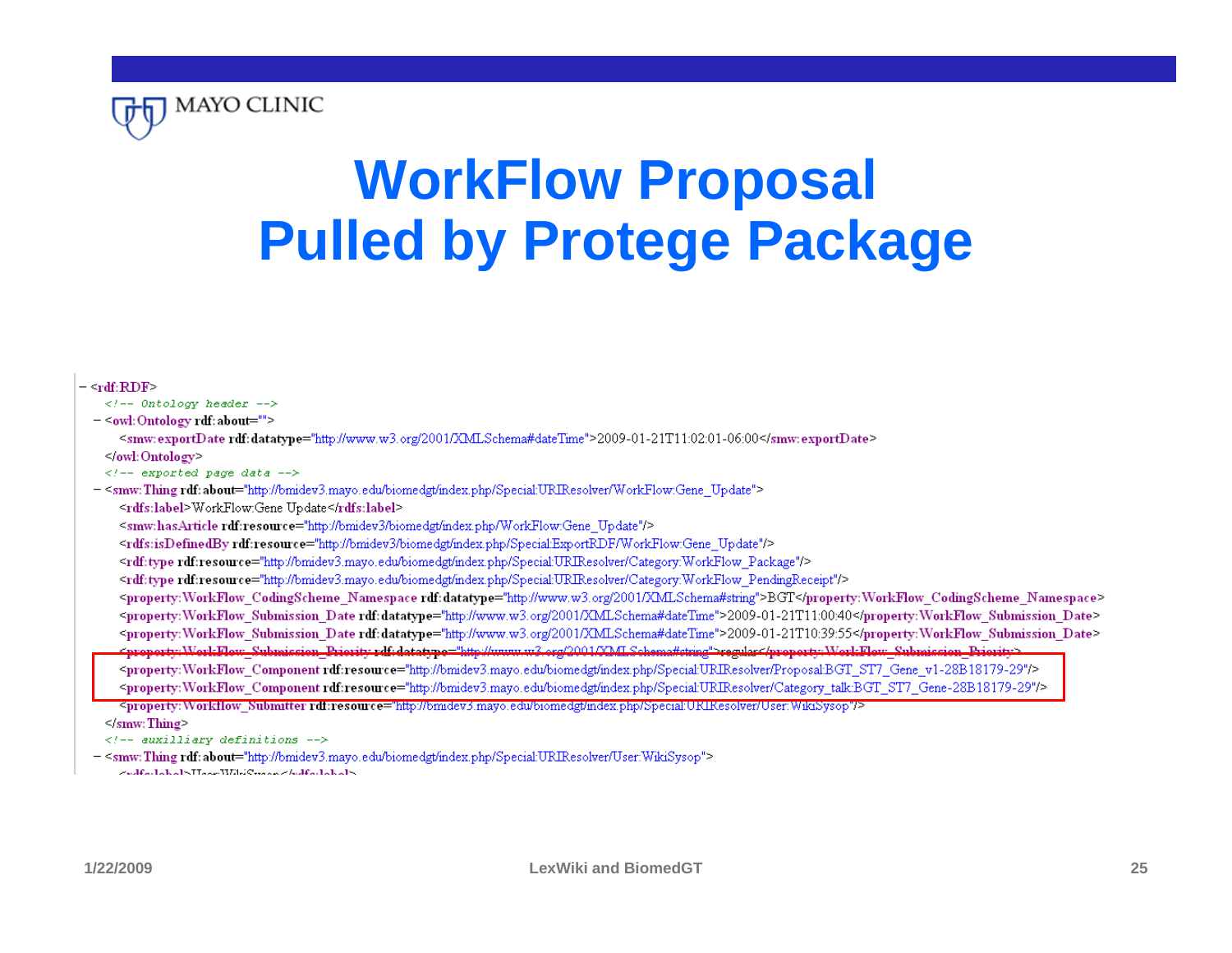

#### **http://bmidev3/biomedgt/index.php/Special:ExportRDF/Proposal:BGT\_ST7\_Gene\_v1%28B18179%29**

 $-$  <rdf:RDF>  $\langle$ -- Ontology header --> - < owl: Ontology rdf: about=""> <smw:exportDate rdf:datatype="http://www.w3.org/2001/XMLSchema#dateTime">2009-01-21T11:02:54-06:00</smw:exportDate> </owl:Ontology>  $\lt$ !-- exported page data --> - <owl: Class rdf: about="http://bmidev3.mayo.edu/biomedgt/index.php/Special:URIResolver/Proposal:BGT ST7 Gene v1-28B18179-29"> <rdfs:label>BGT ST7 Gene v1(B18179)</rdfs:label> <smw:hasArticle rdf:resource="http://bmidev3.mayo.edu/biomedgt/index.php/Proposal:BGT ST7 Gene v1(B18179)"/> <rdfs:isDefinedByrdf:resource="http://bmidev3.mayo.edu/biomedgt/index.php/Special:ExportRDF/Proposal:BGT ST7 Gene v1(B18179)"/> <rdfs:subClassOfrdf:resource="http://bmidev3.mayo.edu/biomedgt/index.php/Special:URIResolver/Category:BGT\_ST7\_Gene-28B18179-29"/> <rdfs:subClassOf rdf:resource="http://bmidev3.mayo.edu/biomedgt/index.php/Special:URIResolver/Category:WorkFlow\_BiomedGT\_Proposal"/> <rdfs:subClassOf rdf:resource="http://bmidev3.mayo.edu/biomedgt/index.php/Special:URIResolver/Category:WorkFlow CurationStatus NewChange"/> <property:BGT Concept Type-28P365-29 rdf:datatype="http://www.w3.org/2001/XMLSchema#string">O</property:BGT Concept Type-28P365-1 <property:BGT\_OMIM\_Number-28P100-29 rdf:datatype="http://www.w3.org/2001/XMLSchema#string">600833</property:BGT\_OMIM\_Number <property:BGT Semantic Type-28P106-29 rdf:datatype="http://www.w3.org/2001/XMLSchema#string">Gene or Genome</property:BGT Semantic <property:BGT Synonym-28P104-29 rdf:datatype="http://www.w3.org/2001/XMLSchema#string">ST7 Gene</property:BGT Synonym-28P104-29> Sproperty: BGT Synonym-28P104-29 rdf: datatype="http://www.w3.org/2001/XMLSchema#string">Suppression of Tumorigenicity 7 Gene</property: BC <property:BGT Synonym-28P104-29 rdf:datatype="http://www.w3.org/2001/XMLSchema#string">ST7</property:BGT Synonym-28P104-29> <property:LexWiki Concept Code rdf:datatype="http://www.w3.org/2001/XMLSchema#string">B18179</property:LexWiki Concept Code> <property:LexWiki Preferred Name rdf:datatype="http://www.w3.org/2001/XMLSchema#string">ST7 Gene</property:LexWiki Preferred Name> property.Lex.Wint\_URL\_16.resource="um.vd.2.16.040.1.112002.2.26.1.2.D1017 <property:LexWiki Definition rdf:datatype="http://www.w3.org/2001/XMLSchema#string"> A tumor suppressor gene that plays a putative role in the negative regulation of cell growth. (Source: NCI) </property:LexWiki Definition> <property:MetaLexWiki Change Reason rdf:datatype="http://www.w3.org/2001/XMLSchema#string">Updating the definition</property:MetaLexW <property:SKOS editorialNote rdf:datatype="http://www.w3.org/2001/XMLSchema#string">wt created</property:SKOS editorialNote> <property:BGT Gene Plays Role In Process-28R37-29 rdf:resource="http://bmidev3.mayo.edu/biomedgt/index.php/Special:URIResolver/Category:BO <property: SKOS inScheme rdf:resource="http://bmidev3.mayo.edu/biomedgt/index.php/Special:URIResolver/BGT"/> <property: Workflow Proposal For rdf:resource="http://bmidev3.mayo.edu/biomedgt/index.php/Special:URIResolver/Category:BGT ST7 Gene-28B1817.  $\leq$  owl: Class  $\geq$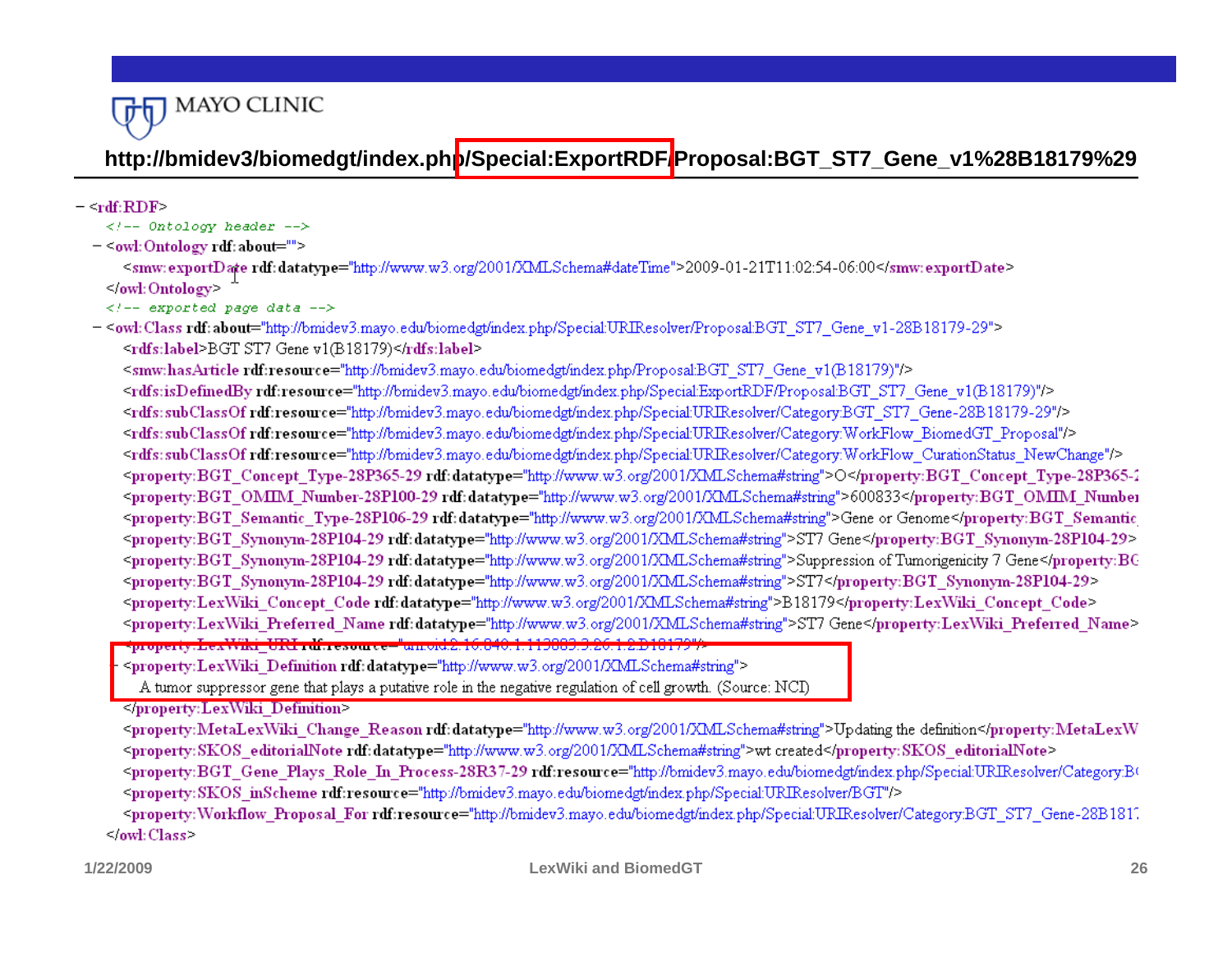

### **Protege Workflow**

|     | QWL<br>Eile Edit<br>Project | Reasoning Code Tools Window Lucene                 |                                 | Code Change Collaboration Workflow Help                                       |                           | $\Box$ el $\times$ |
|-----|-----------------------------|----------------------------------------------------|---------------------------------|-------------------------------------------------------------------------------|---------------------------|--------------------|
| けほ  | そ目<br>H                     | 通<br><2<br> 2r <br>⊵<br>ඡා ය<br>$\vert$ C> $\vert$ | $ \mathbf{D} $<br>$\lhd$ $\lhd$ |                                                                               |                           | ' protége          |
|     | Metadata(Thesaurus.owl)     |                                                    |                                 | NCI Editor   Bet Lucene Query Tab   ◆ Server Stats   Changes   ● NCI Workflow |                           |                    |
| ID. | Status                      | <b>Last Updated</b>                                | Modeler                         | <b>Task Description</b>                                                       | P<br><b>Modeler Notes</b> |                    |
| 1   | <b>ASSIGNED</b>             | Tue 11/18/2008 14:52:11 CST                        | Guogian_Modeler                 | Access                                                                        |                           |                    |
| 3.  | <b>ASSIGNED</b>             | Wed 11/19/2008 14:04:50 CST                        | Guogian_Manager                 | Accession                                                                     |                           |                    |
| 3.  | <b>ASSIGNED</b>             | Wed 11/19/2008 14:04:52 CST                        | Guogian_Modeler                 | Accession                                                                     | з                         |                    |
|     | CREATED                     | Tue 11/18/2008 14:09:45 CST                        | Guogian_Manager                 | Accession                                                                     |                           |                    |
| 5.  | CREATED                     | Tue 11/18/2008 14:09:45 CST                        | Guogian_Manager                 | Accession                                                                     | 5.                        |                    |
| 6   | CREATED                     | Tue 11/18/2008 14:09:45 CST                        | Guogian_Manager                 | CTAG1B_Gene                                                                   |                           |                    |
|     | CREATED                     | Tue 11/18/2008 14:09:45 CST                        | Guogian_Manager                 | Cell_Differentiation_or_Development_Pathway                                   |                           |                    |
| 8   | CREATED                     | Tue 11/18/2008 14:09:45 CST                        | Guogian_Manager                 | Accession                                                                     | 8                         |                    |
| 9   | CREATED                     | Tue 11/18/2008 14:09:45 CST                        | Guogian_Manager                 | Accession                                                                     | 9                         |                    |
| 10  | CREATED                     | Tue 11/18/2008 14:09:45 CST                        | Guogian_Manager                 | Marker_of_Preneoplastic_Change                                                | 10                        |                    |
| 11  | ACCEPTED                    | Wed 11/19/2008 14:10:34 CST                        | Guogian_Modeler                 | Bed                                                                           | 11                        |                    |
| 12  | COMPLETED                   | Wed 12/03/2008 10:37:07 CST                        | Guogian_Modeler                 | Computer_Hardware                                                             | 12                        |                    |
| 13  | <b>ASSIGNED</b>             | Thu 12/11/2008 15:17:49 CST                        | Guogian_Modeler                 | CTAG1B_Gene                                                                   | 13                        |                    |
| 14  | CREATED                     | Thu 12/11/2008 15:17:18 CST                        | Guogian_Manager                 | Audit                                                                         | 14                        |                    |
| 15  | CREATED                     | Wed 01/21/2009 11:59:33 CST                        | Guogian_Manager                 | Abdominal_Cavity                                                              | 15                        |                    |
| 16  | CREATED                     | Wed 01/21/2009 12:03:10 CST                        | Guogian Manager                 | ST7_Gene                                                                      | 16                        |                    |
|     |                             |                                                    | David Yee .                     |                                                                               |                           |                    |
|     |                             |                                                    | Guogian_Manager                 |                                                                               |                           |                    |
|     |                             |                                                    | Guogian_Modeler_                |                                                                               |                           |                    |
|     |                             |                                                    |                                 |                                                                               |                           |                    |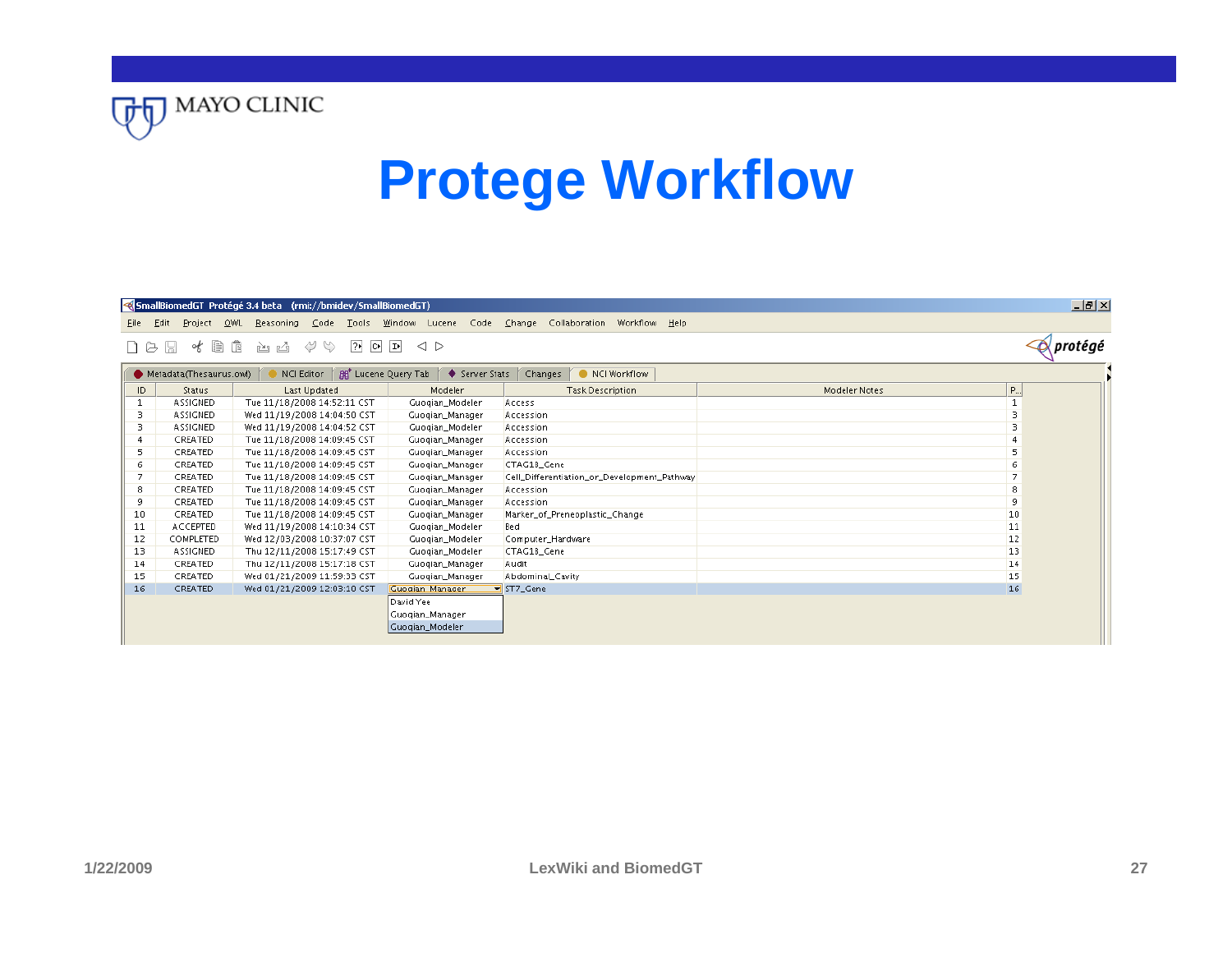

# **Fetching the Proposal**

|     |                            | <a (rmi:="" 3.4="" beta="" bmidev="" protégé="" smallbiomedgt="" smallbiomedgt)<="" th=""><th></th><th></th><th></th><th><math>\Box</math>el<math>\times</math></th></a> |                   |                                                                                                                                                                                                                                                                               |                           | $\Box$ el $\times$ |
|-----|----------------------------|--------------------------------------------------------------------------------------------------------------------------------------------------------------------------|-------------------|-------------------------------------------------------------------------------------------------------------------------------------------------------------------------------------------------------------------------------------------------------------------------------|---------------------------|--------------------|
|     | Project $QWL$<br>Eile Edit |                                                                                                                                                                          |                   | Reasoning Code Tools Window Lucene Code Change Collaboration Workflow Help                                                                                                                                                                                                    |                           |                    |
|     | イ目<br>n diki               | t<br>$\varphi \circ$<br>$\sqrt{2}$<br>ඡා ය                                                                                                                               | 이퍼<br>$\triangle$ |                                                                                                                                                                                                                                                                               |                           | protégé            |
|     | Metadata(Thesaurus.owl)    |                                                                                                                                                                          |                   | NCI Editor $\begin{bmatrix} 0 & \frac{1}{2} \\ 0 & \frac{1}{2} \end{bmatrix}$ Lucene Query Tab $\begin{bmatrix} 0 & \frac{1}{2} \\ \frac{1}{2} & \frac{1}{2} \end{bmatrix}$ Changes $\begin{bmatrix} 0 & \frac{1}{2} \\ \frac{1}{2} & \frac{1}{2} \end{bmatrix}$ NCI Workflow |                           |                    |
| ID. | Status                     | <b>Last Updated</b>                                                                                                                                                      | Modeler           | <b>Task Description</b>                                                                                                                                                                                                                                                       | P<br><b>Modeler Notes</b> |                    |
|     | <b>ASSIGNED</b>            | Tue 11/18/2008 14:52:11 CST                                                                                                                                              | Guogian_Modeler   | Access                                                                                                                                                                                                                                                                        |                           |                    |
| 3.  | <b>ASSIGNED</b>            | Wed 11/19/2008 14:04:52 CST                                                                                                                                              | Guogian_Modeler   | Accession                                                                                                                                                                                                                                                                     | 3                         |                    |
| 11  | ACCEPTED                   | Wed 11/19/2008 14:10:34 CST                                                                                                                                              | Guogian_Modeler   | Bed                                                                                                                                                                                                                                                                           | 11                        |                    |
| 12  | COMPLETED                  | Wed 12/03/2008 10:37:07 CST                                                                                                                                              | Guogian_Modeler   | Computer_Hardware                                                                                                                                                                                                                                                             | 12                        |                    |
| 13  | <b>ASSIGNED</b>            | Thu 12/11/2008 15:17:49 CST                                                                                                                                              | Guogian_Modeler   | CTAG1B_Gene                                                                                                                                                                                                                                                                   | $ 13\rangle$              |                    |
| 16  | <b>ASSIGNED</b>            | T2D CC-FO-CE 000CL ECLED HAWL                                                                                                                                            | Guogian_Modeler   | ST7_Gene                                                                                                                                                                                                                                                                      | 16                        |                    |
|     |                            | <b>Edit Concept</b>                                                                                                                                                      |                   |                                                                                                                                                                                                                                                                               |                           |                    |
|     |                            | Accept Assignment                                                                                                                                                        |                   |                                                                                                                                                                                                                                                                               |                           |                    |
|     |                            | Modify Assignment                                                                                                                                                        |                   |                                                                                                                                                                                                                                                                               |                           |                    |
|     |                            | Complete Assignment                                                                                                                                                      |                   |                                                                                                                                                                                                                                                                               |                           |                    |
|     |                            | <b>Reject Assignment</b>                                                                                                                                                 |                   |                                                                                                                                                                                                                                                                               |                           |                    |
|     |                            | Delete Assignment                                                                                                                                                        |                   |                                                                                                                                                                                                                                                                               |                           |                    |
|     |                            | Cancel                                                                                                                                                                   |                   |                                                                                                                                                                                                                                                                               |                           |                    |
|     |                            |                                                                                                                                                                          |                   |                                                                                                                                                                                                                                                                               |                           |                    |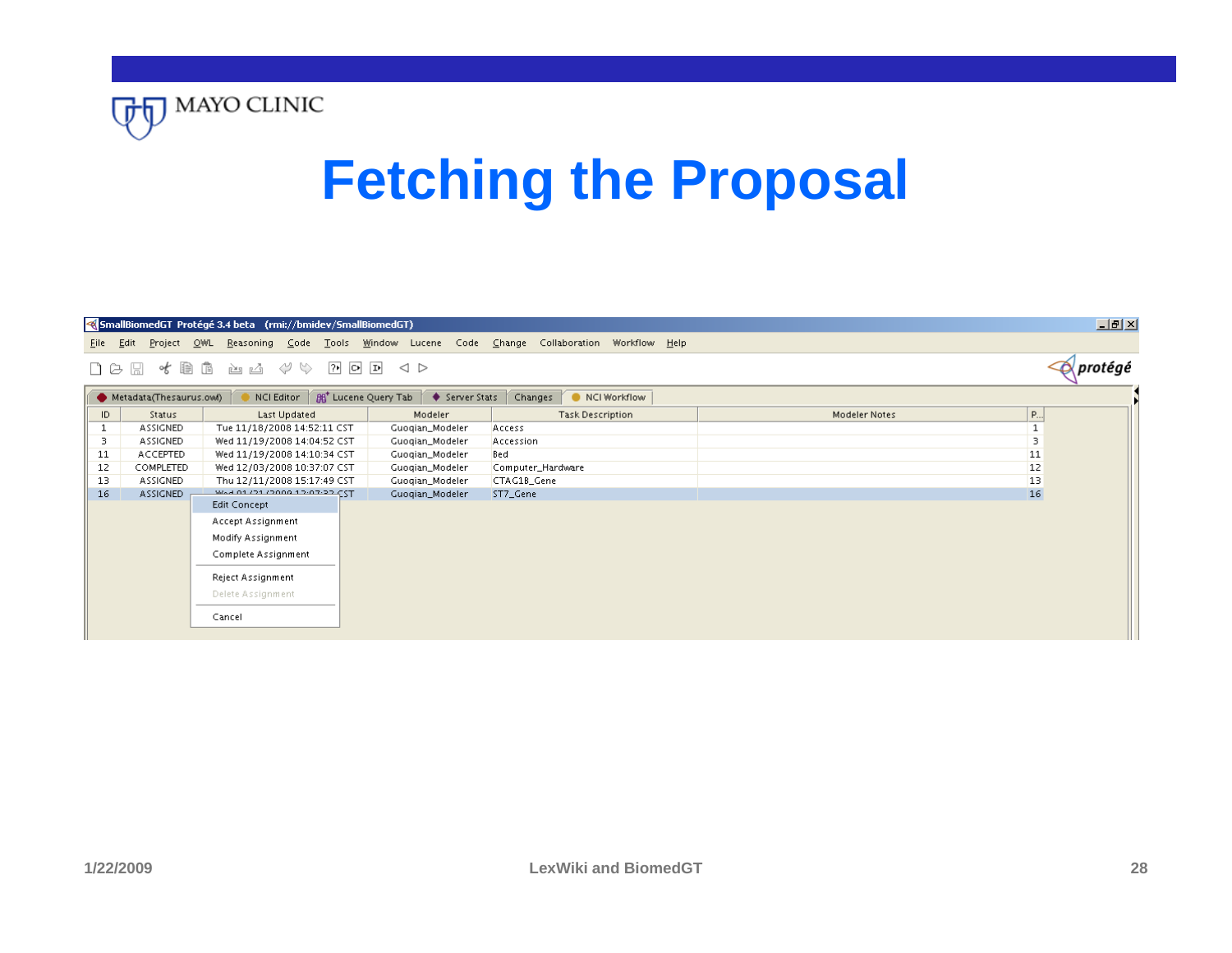

# **The Revised Proposal**

| <a> SmallBiomedGT Protégé 3.4 beta (rmi://bmidev/SmallBiomedGT)</a>                                      | $\Box$ el $\times$                                                                                                                                                                                                                                                                                                                                                                                                                                                                                                                                                                                                                                                                       |
|----------------------------------------------------------------------------------------------------------|------------------------------------------------------------------------------------------------------------------------------------------------------------------------------------------------------------------------------------------------------------------------------------------------------------------------------------------------------------------------------------------------------------------------------------------------------------------------------------------------------------------------------------------------------------------------------------------------------------------------------------------------------------------------------------------|
| Eile Edit                                                                                                | Project OWL Reasoning Code Tools Window Lucene Code Change Collaboration Workflow Help                                                                                                                                                                                                                                                                                                                                                                                                                                                                                                                                                                                                   |
| イ目<br>t<br>⇔<br>S<br>圖<br>Ŀ<br>n a<br>ட்ட                                                                | protégé<br>20 이 머<br>$\lhd$ $\lhd$                                                                                                                                                                                                                                                                                                                                                                                                                                                                                                                                                                                                                                                       |
| NCI Editor<br>Metadata(Thesaurus.owl)                                                                    | But Lucene Query Tab $\blacklozenge$ Server Stats Changes<br>NCI Workflow                                                                                                                                                                                                                                                                                                                                                                                                                                                                                                                                                                                                                |
| <b>CLASS BROWSER</b>                                                                                     | $\sqrt{P}$ PreMerge<br>PreRetire<br>Retire<br><b>Report Writer</b><br>Edit<br>Split<br>Merge  <br><b>Batch Loader</b><br><b>Batch Editor</b><br>Partonomy Tree<br>Workflow<br>Copy                                                                                                                                                                                                                                                                                                                                                                                                                                                                                                       |
| For Project:                                                                                             | Ld<br><b>Proposed Concept</b>                                                                                                                                                                                                                                                                                                                                                                                                                                                                                                                                                                                                                                                            |
| $A - I$<br>Class Hierarchy                                                                               | Proposal_ST7_Gene                                                                                                                                                                                                                                                                                                                                                                                                                                                                                                                                                                                                                                                                        |
| owl:Thing                                                                                                | i—● code:                                                                                                                                                                                                                                                                                                                                                                                                                                                                                                                                                                                                                                                                                |
| Anatomy_Kind<br>ъ.<br>Premerged_Concepts<br>Preretired_Concepts<br>Retired_Concepts<br>Proposal_ST7_Gene | —● DEFINITION: <def-definiti<mark>on&gt;A tumor suppressor gene that plays a putative role in the negative regulation of cell growth.<def-source>NCl<br/><b>Bullet</b> Editor_Note: wt created<br/>—● FULL_SYN: <term-name>ST7</term-name><term-group>SY</term-group><term-source>NCI</term-source><br/>—● FULL_SYN: <term-name>Suppression of Tumorigenicity 7 Gene</term-name><term-group>SY</term-group><term-source>NCl</term-source><br/>- ● OMIM_Number: 600833<br/>- Preferred_Name: Proposed ST7 Gene<br/>Gemantic_Type: Gene or Genome<br/><b>Q</b> rdfs:subClassOf: Thing<br/><math>\overline{\phantom{a}}</math><br/><b>Existing Concept</b></def-source></def-definiti<mark> |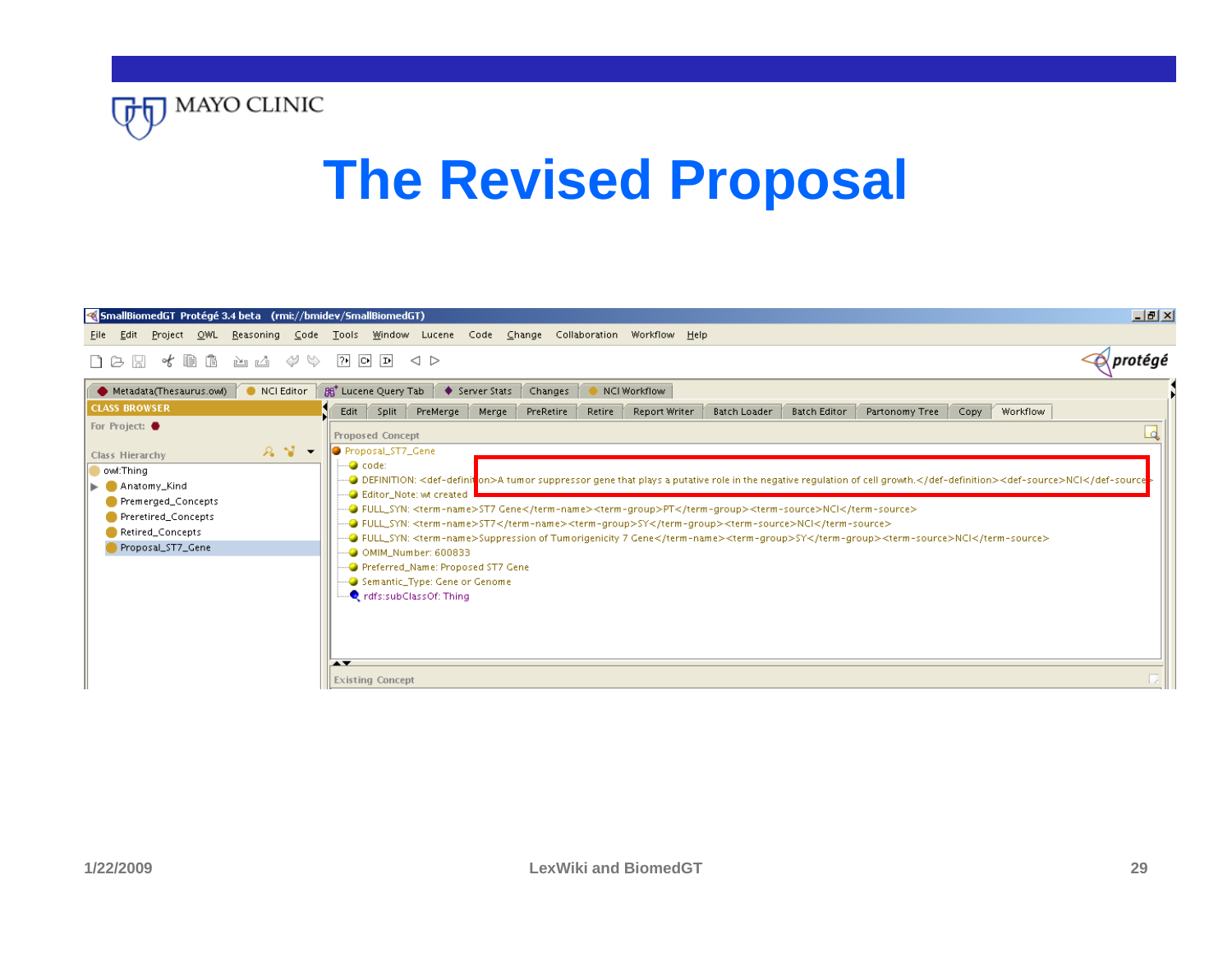

# **Feedback From the Editor Using SMW URL's Directly**

| Mozilla Firefox                                                                                                   |  |  |
|-------------------------------------------------------------------------------------------------------------------|--|--|
| Bookmarks Tools Help<br>Eile<br><u>E</u> dit <u>V</u> iew<br>Hi <u>s</u> tory                                     |  |  |
| N http://bmidev3/biomedgt/index.php/Special:ChangeStatus/WorkFlow:Gene_Update?status=InProgress                   |  |  |
| This XML file does not appear to have any style information associated with it. The document tree is shown below. |  |  |
| $ \leq$ response $\geq$<br>$\le$ status > Success $\le$ /status ><br>$message$<br>$\le$ /response $\ge$           |  |  |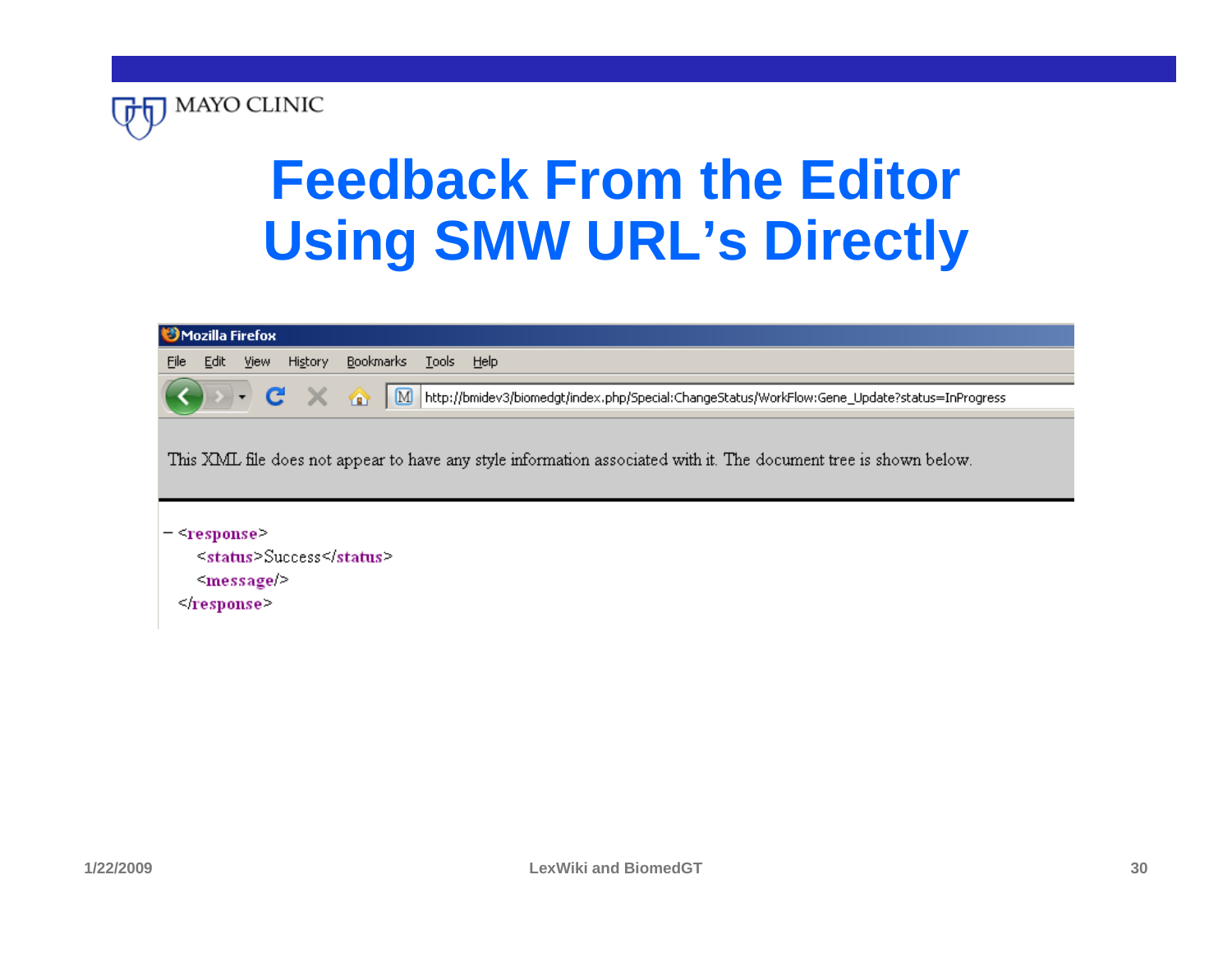

### **BiomedGT Interesting Issues**

- **Development process clash**
	- **SMW moves at web speed**
	- **NCI moves more slowly**
	- **How to stay synchronized???**
- **Proposal namespace vs. Instance**
	- **BiomedGT uses proposal space**
	- **ICD11 uses instance**
	- **LexWiki and BiomedGT 31** • **Instance is a lie, but the tooling works better**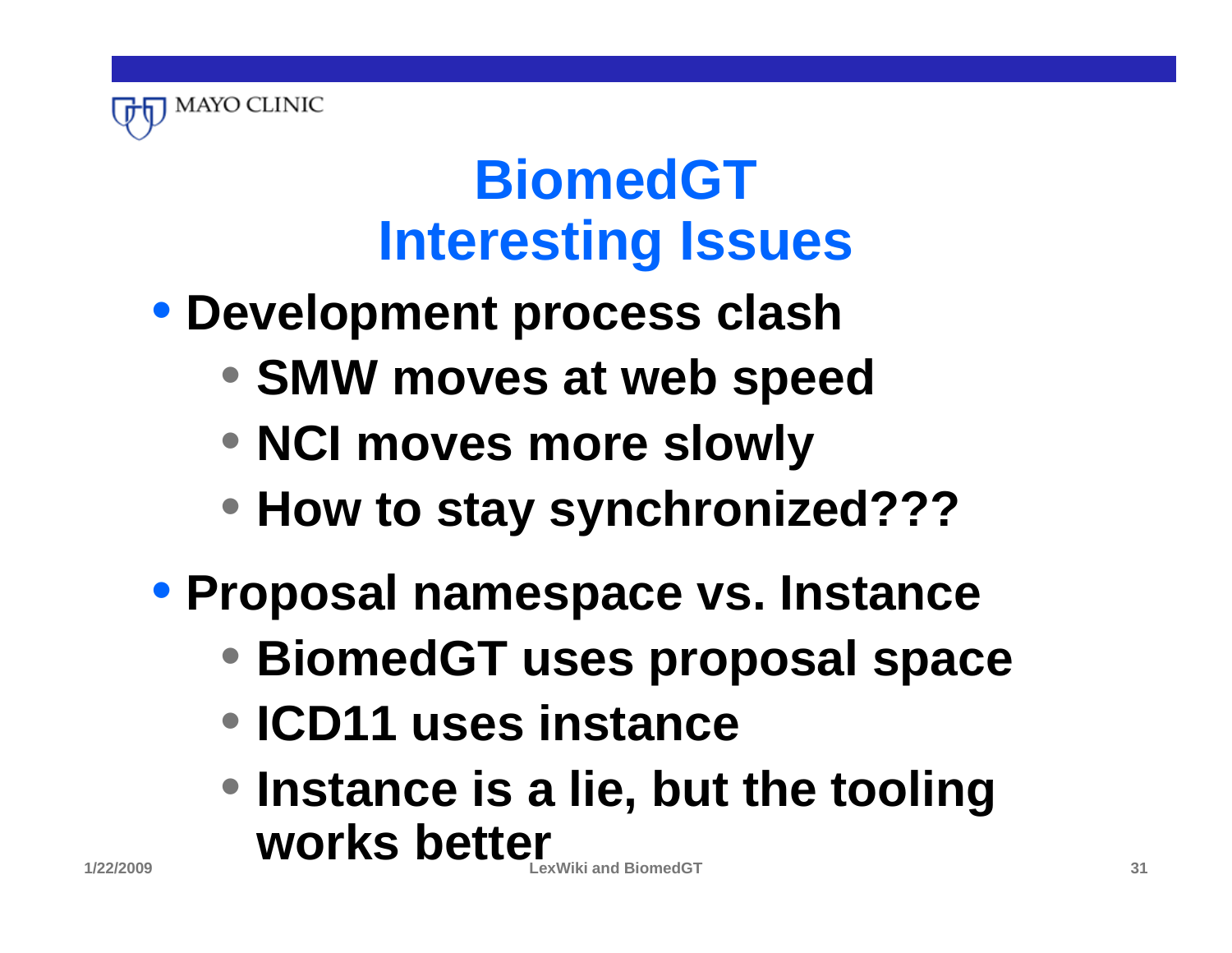

### **BiomedGT Interesting Issues**

- **Round trip and synchronization are issues**
	- **In the NCI world, OWL is the master**
	- **In the Wiki world, page is the master**
	- **Examining an RDF core w/ dynamic rendering**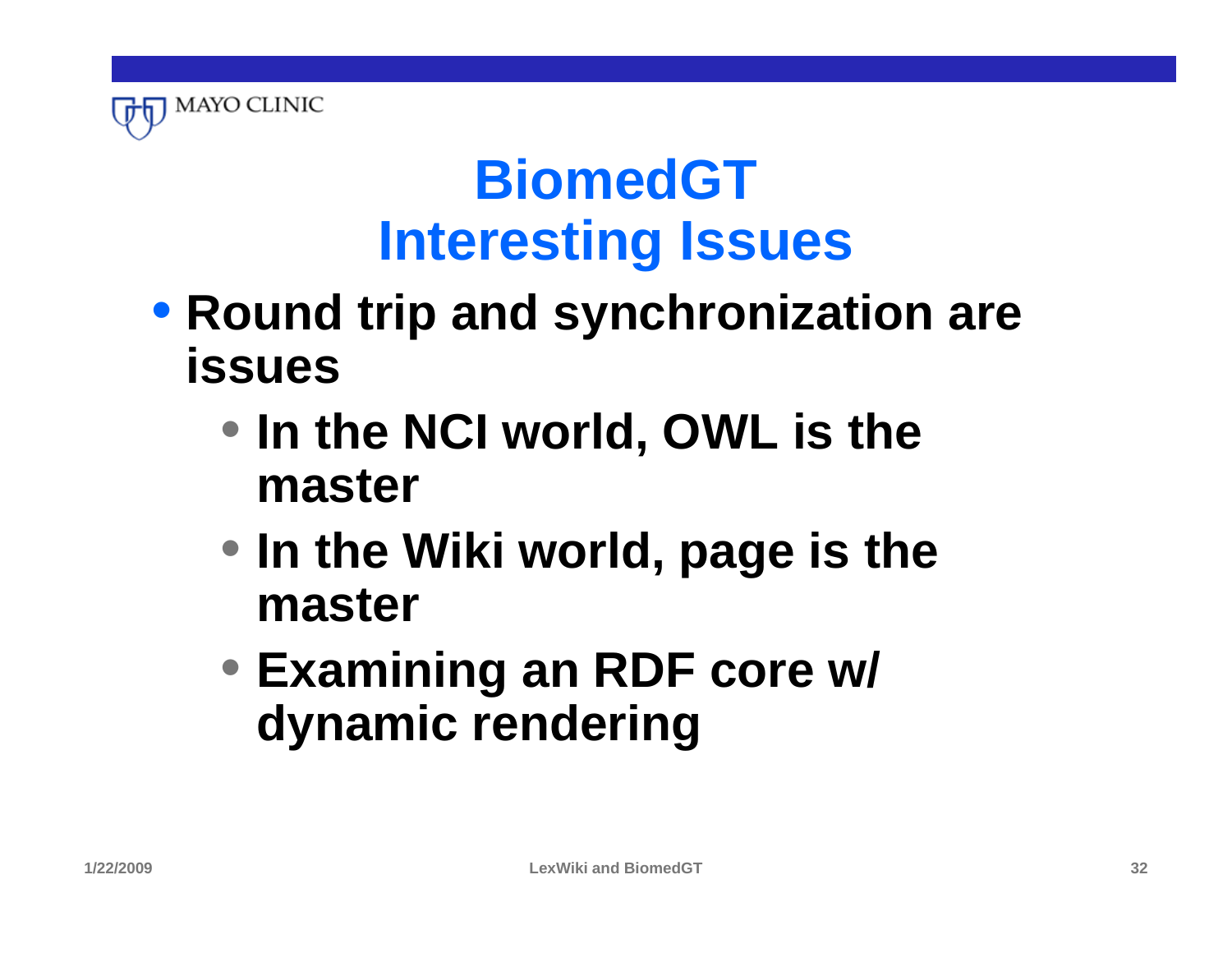

# **BiomedGT Interesting Issues**

- **Social issues**
	- **How to engage SME's**
	- **Create custom pages**
	- **Respond in real-time....**
	- **... While maintaining integrity of SW and ontology product.**